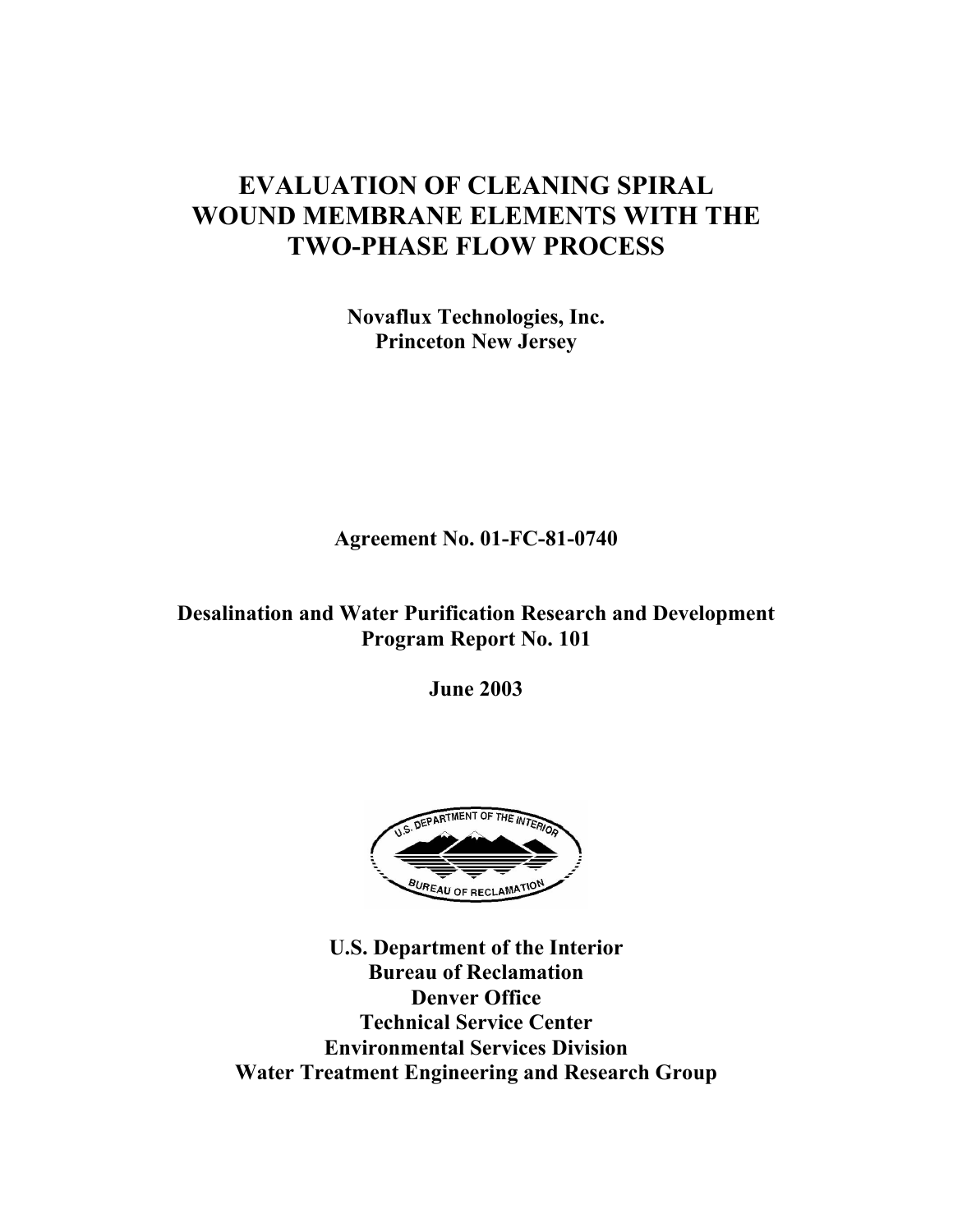| <b>REPORT DOCUMENTATION PAGE</b>                                                                                                                                                                                                                                                                                                                                                                                                                                                                                               |                    |                                    |                                                         |                                            | Form Approved<br>OMB No. 0704-0188                                                                                                                                                                                                                                                                                                                                                                                                                                                                                                                                                                  |
|--------------------------------------------------------------------------------------------------------------------------------------------------------------------------------------------------------------------------------------------------------------------------------------------------------------------------------------------------------------------------------------------------------------------------------------------------------------------------------------------------------------------------------|--------------------|------------------------------------|---------------------------------------------------------|--------------------------------------------|-----------------------------------------------------------------------------------------------------------------------------------------------------------------------------------------------------------------------------------------------------------------------------------------------------------------------------------------------------------------------------------------------------------------------------------------------------------------------------------------------------------------------------------------------------------------------------------------------------|
| VA 22202-4302, and to the Office of Management and Budget, Paperwork Reduction Report (0704-0188), Washington DC 20503.                                                                                                                                                                                                                                                                                                                                                                                                        |                    |                                    |                                                         |                                            | Public reporting burden for this collection of information is estimated to average 1 hour per response, including the time for reviewing instructions, searching existing data sources, gathering and<br>maintaining the data needed, and completing and reviewing the collection of information. Send comments regarding this burden estimate or any other aspect of this collection of information,<br>including suggestions for reducing this burden to Washington Headquarters Services, Directorate for Information Operations and Reports, 1215 Jefferson Davis Highway, Suit 1204, Arlington |
| 1. AGENCY USE ONLY (Leave Blank)                                                                                                                                                                                                                                                                                                                                                                                                                                                                                               |                    | 2. REPORT DATE<br>June 2003        |                                                         | Final                                      | 3. REPORT TYPE AND DATES COVERED                                                                                                                                                                                                                                                                                                                                                                                                                                                                                                                                                                    |
| <b>4. TITLE AND SUBTITLE</b><br>EVALUATION OF CLEANING SPRIAL WOUND MEMBRANE ELEMENTS WITH<br>THE TWO-PHASE FLOW PROCESS<br>6. AUTHOR(S)<br>Mohamed E. Labib<br>Richard (C-Y) Lai<br>Steven A. Weitzel                                                                                                                                                                                                                                                                                                                         |                    |                                    |                                                         | <b>5. FUNDING NUMBERS</b><br>01-FC-81-0740 |                                                                                                                                                                                                                                                                                                                                                                                                                                                                                                                                                                                                     |
| Yacoob Tabani<br>7. PERFORMING ORGANIZATION NAME(S) AND ADDRESS(ES)<br>Novaflux Technologies, Inc.<br>1 Wall Street<br>Princeton NJ 08540                                                                                                                                                                                                                                                                                                                                                                                      |                    |                                    |                                                         |                                            | 8. PERFORMING ORGANIZATION<br><b>REPORT NUMBER</b>                                                                                                                                                                                                                                                                                                                                                                                                                                                                                                                                                  |
| 9. SPONSORING/MONITORING AGENCY NAME(S) AND ADDRESS(ES)<br><b>Bureau of Reclamation</b><br>Denver Federal Center<br>PO Box 25007<br>Denver CO 80225-0007<br><b>11. SUPPLEMENTARY NOTES</b>                                                                                                                                                                                                                                                                                                                                     |                    |                                    |                                                         |                                            | <b>10. SPONSORING/MONITORING</b><br><b>AGENCY REPORT NUMBER</b><br>DWPR No. 101                                                                                                                                                                                                                                                                                                                                                                                                                                                                                                                     |
| 12a. DISTRIBUTION/AVAILABILITY STATEMENT<br>Available from the National Technical Information Service, Operations Division,<br>5285 Port Royal Road, Springfield, Virginia 22161                                                                                                                                                                                                                                                                                                                                               |                    |                                    |                                                         | <b>12b. DISTRIBUTION CODE</b>              |                                                                                                                                                                                                                                                                                                                                                                                                                                                                                                                                                                                                     |
| 13. ABSTRACT (Maximum 200 words)                                                                                                                                                                                                                                                                                                                                                                                                                                                                                               |                    |                                    |                                                         |                                            |                                                                                                                                                                                                                                                                                                                                                                                                                                                                                                                                                                                                     |
| A protocol to achieve the cleaning of 8-inch spiral elements using the Novaflux two-phase flow patented method has been<br>established and validated. The technology has demonstrated capability of significantly improving the flux of 8-inch spiral<br>elements, and decreasing pressure drop between the two ends of the modules to acceptable levels. In addition, the<br>two-phase flow process was systematically validated for cleaning 2.5-inch and 4-inch spiral elements in series using a<br>short 10-minute cycle. |                    |                                    |                                                         |                                            |                                                                                                                                                                                                                                                                                                                                                                                                                                                                                                                                                                                                     |
| 14. SUBJECT TERMS--                                                                                                                                                                                                                                                                                                                                                                                                                                                                                                            |                    |                                    |                                                         |                                            | <b>15. NUMBER OF PAGES</b><br>32                                                                                                                                                                                                                                                                                                                                                                                                                                                                                                                                                                    |
| cleaning of spiral wound membranes, two-phase flow process, clean-in-place (CIP),<br>cleaning out of place (COP), water treatment                                                                                                                                                                                                                                                                                                                                                                                              |                    |                                    |                                                         |                                            | <b>16. PRICE CODE</b>                                                                                                                                                                                                                                                                                                                                                                                                                                                                                                                                                                               |
| <b>17. SECURITY CLASSIFICATION</b><br>OF REPORT<br>UL                                                                                                                                                                                                                                                                                                                                                                                                                                                                          | OF THIS PAGE<br>UL | <b>18. SECURITY CLASSIFICATION</b> | <b>19. SECURITY CLASSIFICATION</b><br>OF ABSTRACT<br>UL |                                            | <b>20. LIMITATION OF ABSTRACT</b><br>UL                                                                                                                                                                                                                                                                                                                                                                                                                                                                                                                                                             |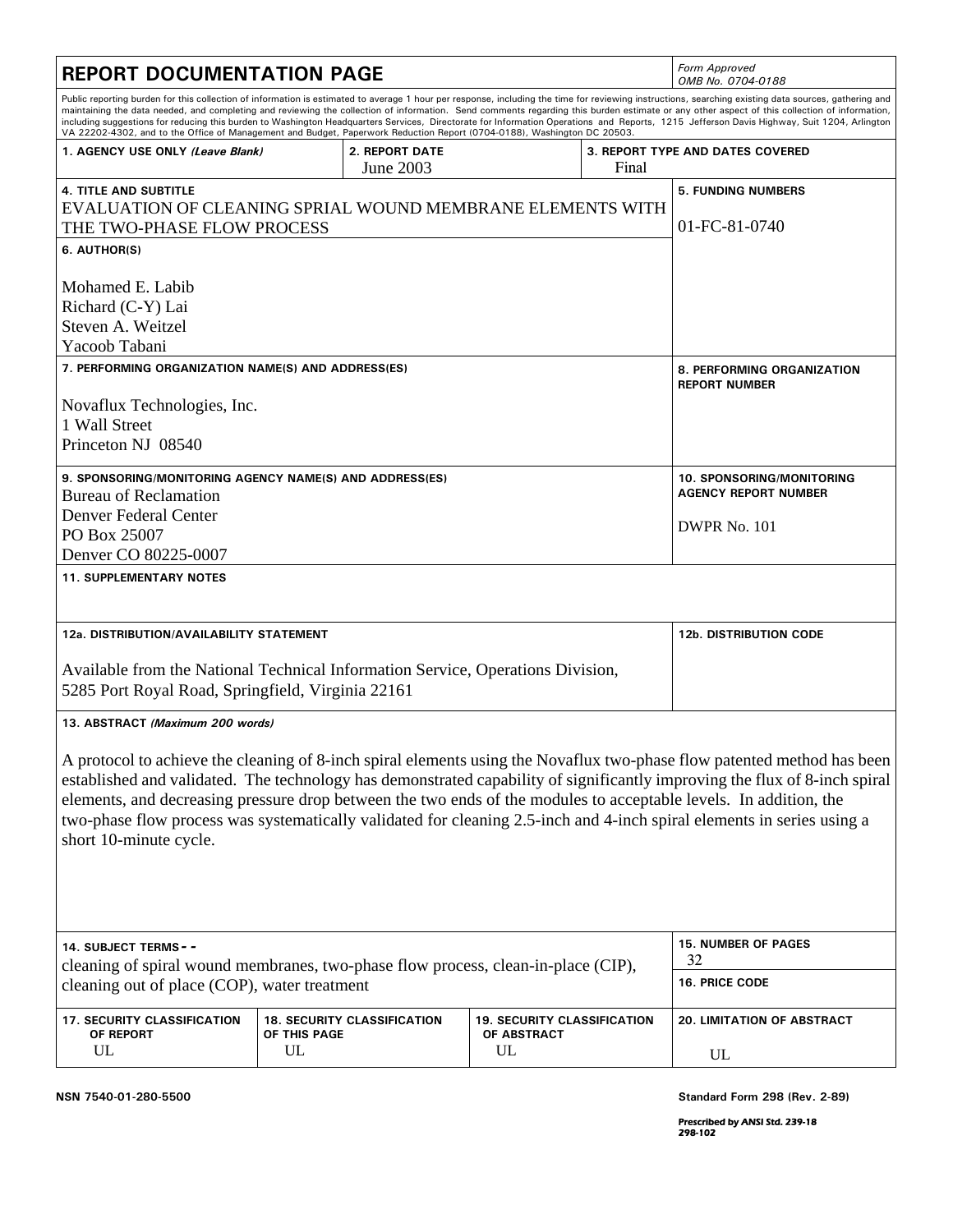# **EVALUATION OF CLEANING SPIRAL WOUND MEMBRANE ELEMENTS WITH THE TWO-PHASE FLOW PROCESS**

**Mohamed E. Labib Richard (C-Y) Lai Steven A Weitzel Yocoob Tabani** 

**Novaflux Technologies, Inc. 1Wall Street Princeton, NJ 09450** 

**Agreement No. 01-FC-81-0740** 

# **Desalination and Water Purification Research and Development Program Report No. 101**

**June 2003** 



**U.S. Department of the Interior Bureau of Reclamation Denver Office Technical Service Center Environmental Services Division Water Treatment Engineering and Research Group**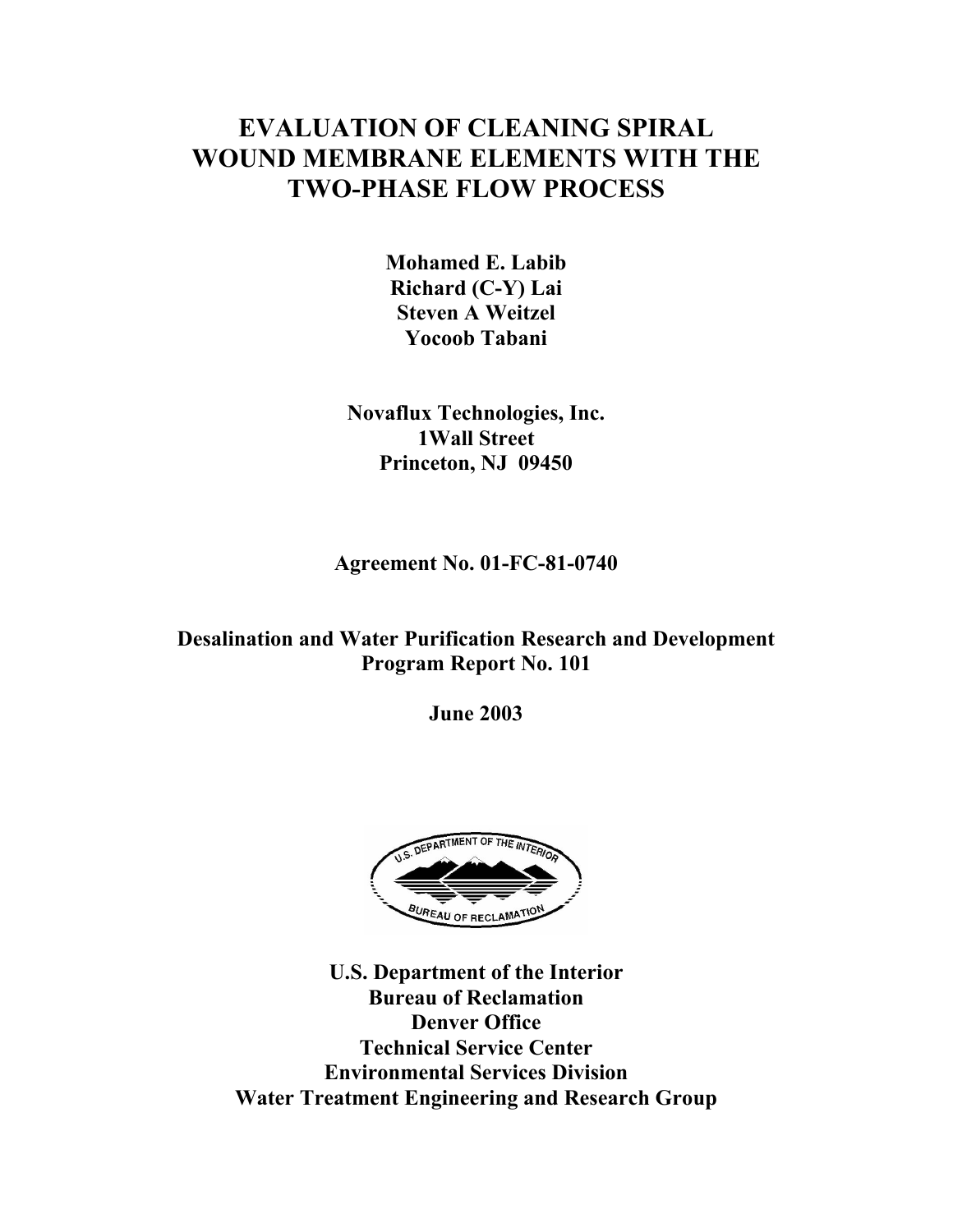# **MISSION STATEMENTS**

#### *U.S. Department of the Interior*

The mission of the Department of the Interior is to protect and provide access to our Nation's natural and cultural heritage and honor our trust responsibilities to Indian tribes and our commitments to island communities.

#### *Bureau of Reclamation*

The mission of the Bureau of Reclamation is to manage, develop, and protect water and related resources in an environmentally and economically sound manner in the interest of the American public*.* 

#### *Disclaimer*

Information contained in this report regarding commercial products or firms was supplied by those firms. It may not be used for advertising or promotional purposes and is not to be construed as an endorsement of any product or firm by the Bureau of Reclamation**.** 

The information contained in this report was developed for the Bureau of Reclamation; no warranty as to the accuracy, usefulness, or completeness is expressed or implied.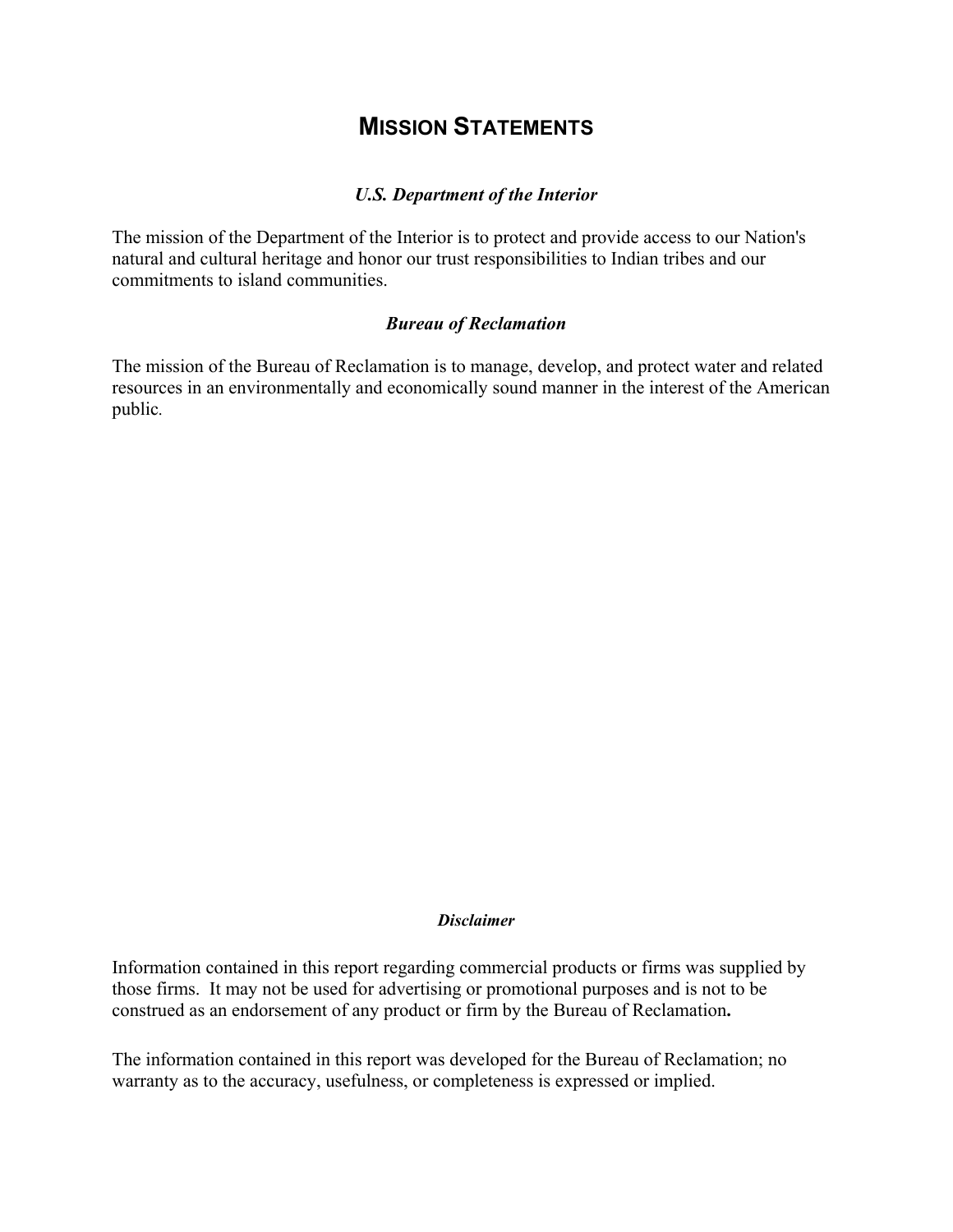#### **ACKNOWLEDGMENTS**

We acknowledge the financial support provided by the Desalination and Water Purification Research and Development Program, Bureau of Reclamation – Agreement No. 01-FC-81-0740.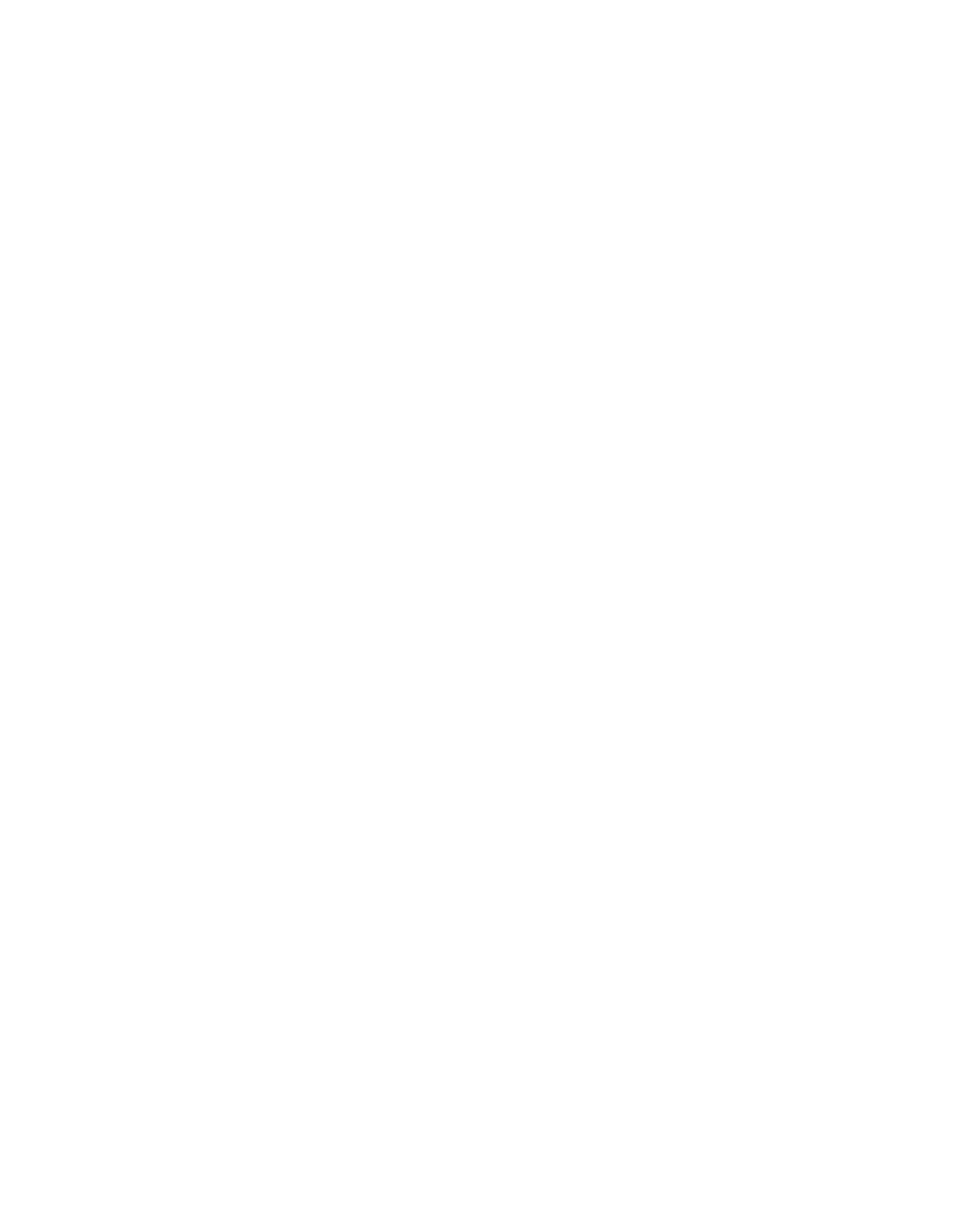# **Table of Contents**

*Page* 

| 1.         |                                                                                                                                                                   | $\mathbf{1}$                     |
|------------|-------------------------------------------------------------------------------------------------------------------------------------------------------------------|----------------------------------|
| 2.         |                                                                                                                                                                   | $\overline{2}$<br>$\overline{2}$ |
| 3.         | Off-line cleaning or cleaning out of place (COP) test rig used for 8-inch<br>3.1                                                                                  | $\overline{4}$                   |
|            | 3.2                                                                                                                                                               | $\overline{4}$<br>$\overline{7}$ |
| 4.         | 4.1<br>4.2<br>4.2.1<br>Research findings of RO elements in series – CIP fouling<br>4.2.2<br>Research findings on system design and dynamics requirements<br>4.2.3 | 10<br>10<br>11<br>11<br>13<br>14 |
| 5.         | 5.1<br>5.2                                                                                                                                                        | 17<br>17<br>17                   |
| 6.         | Potential for broad-based economic benefits of the Novaflux two-phase flow<br>6.1                                                                                 | 19<br>19                         |
| References |                                                                                                                                                                   | 23                               |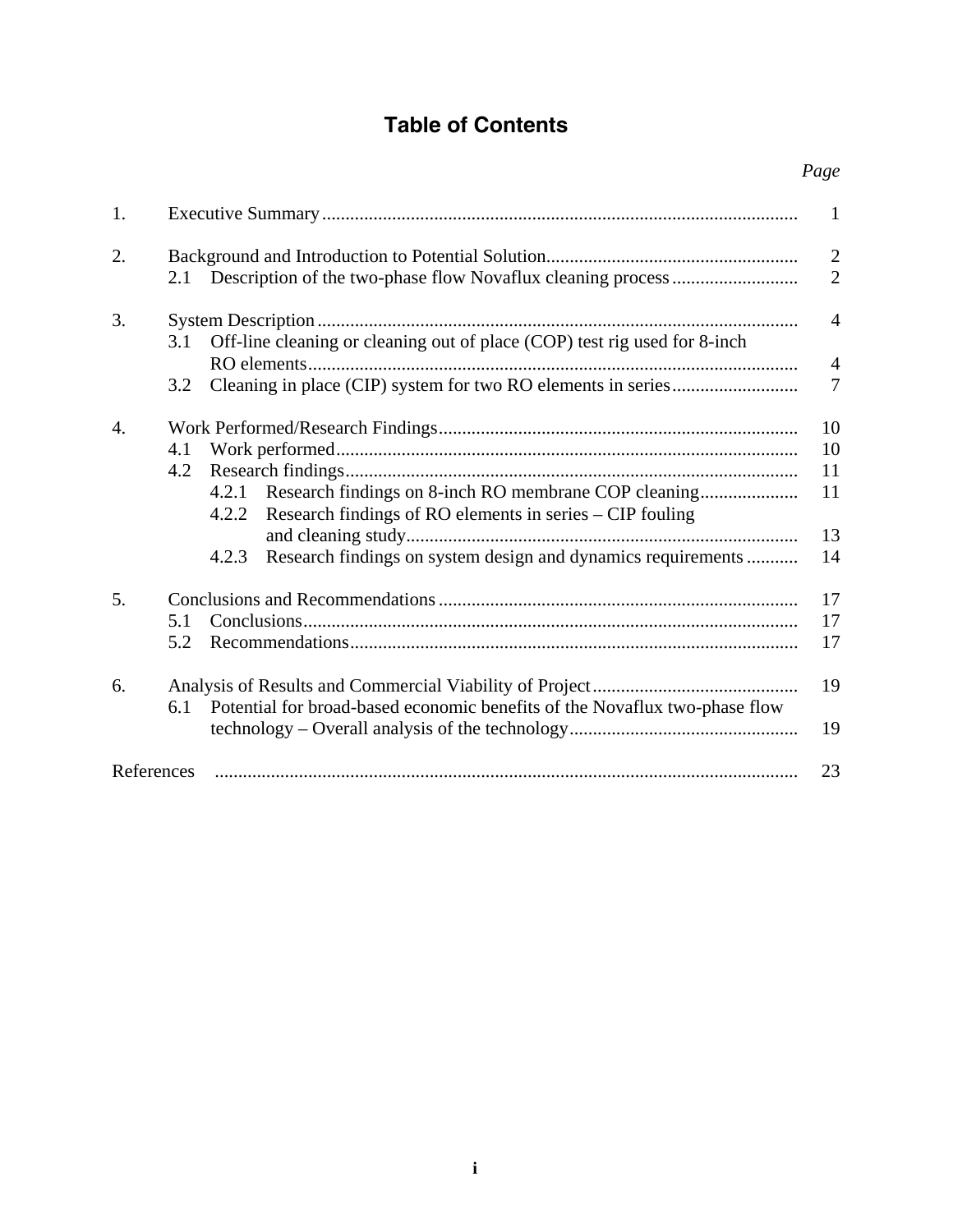# **List of Tables**

| Table 1. | Flux improvement on 8-inch RO membrane using Novaflux two-phase<br>cleaning process. The flux design value of the membranes used is | 13 |
|----------|-------------------------------------------------------------------------------------------------------------------------------------|----|
| Table 2. | Cleaning results of a 2.5-inch CIP system fouled by a dairy plant                                                                   | 14 |
| Table 3. |                                                                                                                                     | 14 |
| Table 4. |                                                                                                                                     | 15 |
| Table 5. |                                                                                                                                     | 16 |
| Table 6. |                                                                                                                                     | 20 |
| Table 7. | Annualized costs of membrane microfiltration of a bacterial suspension with                                                         | 22 |

# **List of Figures**

# *Page*

| Figure 1. | (a) Schematic of an 8-inch COP process showing the cleaning loop<br>and cleaning cycle (shown in bold); (b) Photograph of the actual           |   |
|-----------|------------------------------------------------------------------------------------------------------------------------------------------------|---|
| Figure 2. | (a) Schematic of an 8-inch COP process showing the soaking loop and<br>soaking cycle (shown in bold); (b) Photograph showing the entire system |   |
| Figure 3. | Schematic of an 8-inch COP process showing the flux measurement                                                                                | 7 |
| Figure 4. |                                                                                                                                                |   |
| Figure 5. |                                                                                                                                                |   |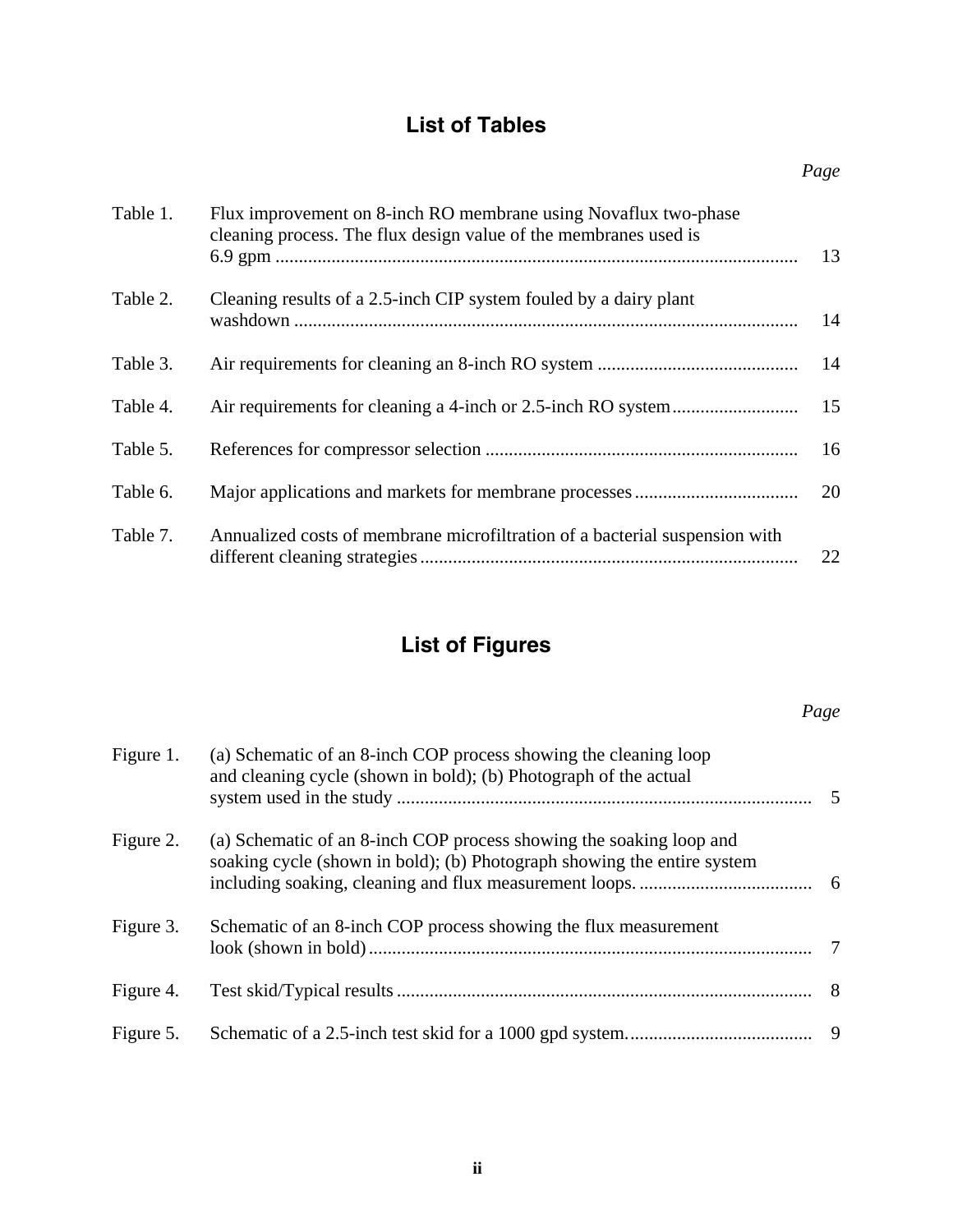# **1. Executive Summary**

The feasibility of utilizing the new two-phase Novaflux Process<sup>™</sup> for cleaning spiral wound RO elements was validated for two types of applications, namely: clean-out-of-place (COP) and cleaning-in-place (CIP). The two-phase flow process is based on passing a mixture of a cleaning liquid and air having a high gas/liquid volumetric ratio at a high velocity through the feeding channels of spiral wound elements to clean them in a short period of time. The process is significantly more efficient compared to conventional liquid circulation methodologies, utilizing only a fraction of the cleaning liquid.

An apparatus for performing COP cleaning was designed, constructed and used to study the cleaning of single 8-inch RO elements. Cleaning parameters, including: liquid/gas ratio, gas velocity, gas pressure and cleaning chemistry of the liquid used to form the two-phase flow mixture were systematically evaluated. Based on this part of the study, a final cleaning cycle was developed where an overall cleaning time of less than 30 minutes could be accomplished. Hydranautics 8-inch elements were used for testing and cycle development during this part of the study. These elements were obtained from a drinking water preparation facility in New Jersey that utilized groundwater as the primary source. These elements were used for over 1 year and were fouled with silt, inorganic minerals and biofilm.

To study the two-phase cleaning of spiral elements in series under controlled fouling conditions, a pressure vessel with two 2.5 x 40 inch elements in series was used to study the cleaning in place configuration. The RO vessel was supplied with micro-filtered water having 5,000 ppm TDS and 100 TSS where fouling could be accomplished in only a few hours. A two-phase flow cleaning cycle was developed that has resulted in an average of 30-40% improvement in flux in < 10 minutes, restoring it to over 80% of the manufacturer's published specification values. These results confirmed that the two-phase flow cleaning could be used in several applications, including both small and medium size water treatment systems, and in situation where cleaning of RO elements is impossible or impractical with conventional cleaning methodologies. The feasibility of CIP for cleaning RO spiral elements with size of 4" and 8" elements connected in series along with air requirements needed to perform the two-phase cleaning has been completed in this study.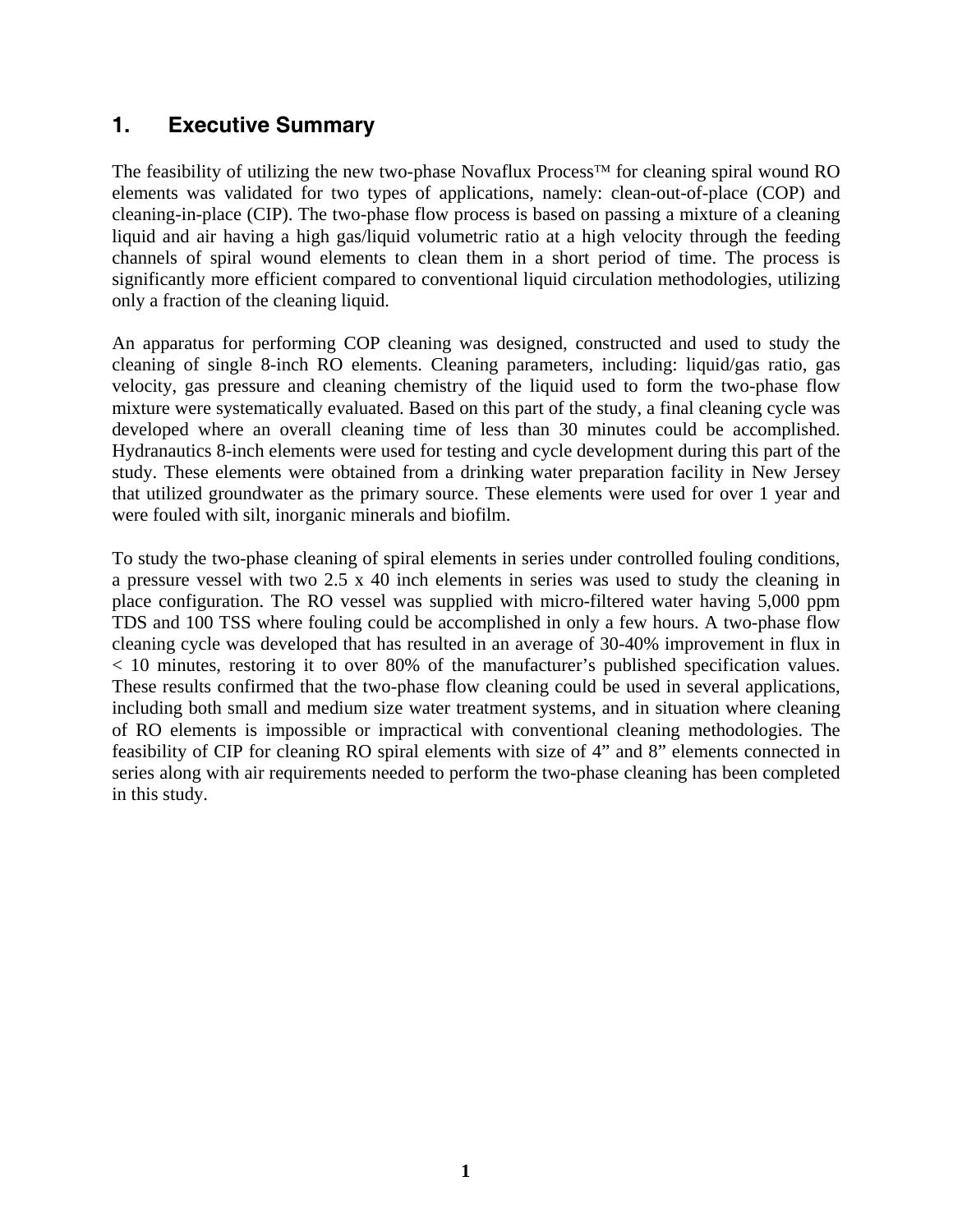## **2. Background and Introduction to Potential Solution**

The main objective of this program was to define the operating parameters and to validate the cleaning of RO spiral elements using the two-phase flow process invented by Novaflux Technologies. The potential benefits of the Novaflux Process™ are: i) rapid and efficient membrane cleaning, ii) low-pressure drop of elements connected in series, iii) high flux and output levels, iv) minimal discharge of cleaning chemicals, and v) low consumption of water needed for membrane cleaning operations. If the two-phase cleaning process is applied at an optimized frequency, the average flux can be maintained at significantly higher levels compared to current membrane cleaning practice. Notably, due to the ability of the Novaflux two-phase process to quickly and effectively clean RO elements in a short time, it appears possible to extend the reverse osmosis separation/treatment step to applications deemed impossible in the past.

### **2.1 Description of the two-phase flow Novaflux cleaning process**

Novaflux Technologies, Inc. has developed and patented a membrane cleaning process in which a small volume of a safe cleaning and/or de-scaling solution is mixed with an air stream through a nozzle to form a two-phase mixture having a high air-to-liquid ratio in the range between 50:1 and 6,000:1. The droplet size of the cleaning solution is in the 25-400 microns range. When such two-phase mixture is injected into membrane feeding channels at velocities greater than 30-40 ft/sec it effects the cleaning of such feeding channels. This process has proven to effectively clean spiral elements in a short period of time, usually minutes. This new cleaning process constitutes a dramatic improvement over conventional liquid circulation cleaning methods [8-10]. The two-phase flow process is especially applicable to spiral RO membranes since surface cleaning of the membrane is sufficient to restore flux. Since this cleaning process is effective in removing accumulated solids from the membrane surface, it can further decrease the pressure drop of elements arranged in series. The latter usually arises from the accumulation of solid deposits in membrane feeding channels.

The two-phase flow dynamics regime that is optimal for cleaning with the Novaflux Process™ is a special case/variant of the annular mist regime, where several criteria need to be satisfied [2,8-10]. In the regime that is optimal for cleaning, hydrodynamic instability needs to be present at the surface to be cleaned causing liquid droplets to form, strike the surface to effect cleaning, coalesce with other droplets, and then reform due to the high gas velocity employed in the process. The process of forming and reforming liquid droplets along the surface to be cleaned is repeated, until the cleaning of the entire surface is achieved. Droplets reformation is influenced by the dimension and geometry of the passageway to be cleaned, liquid surface tension, liquid viscosity, velocity of gas and liquid/gas ratio. The localized shear and impact stresses generated during the droplet impact or during the removal of liquid droplets from the surface are two- or three orders of magnitude higher than the bulk shear normally computed in classical fluid mechanics. Further, the chemistry of the cleaning solution used in the process must satisfy certain criteria, notably it must assist in lowering the adhesion between the foulant and membrane surface and support maintaining high velocities during cleaning, without complications due to foaming.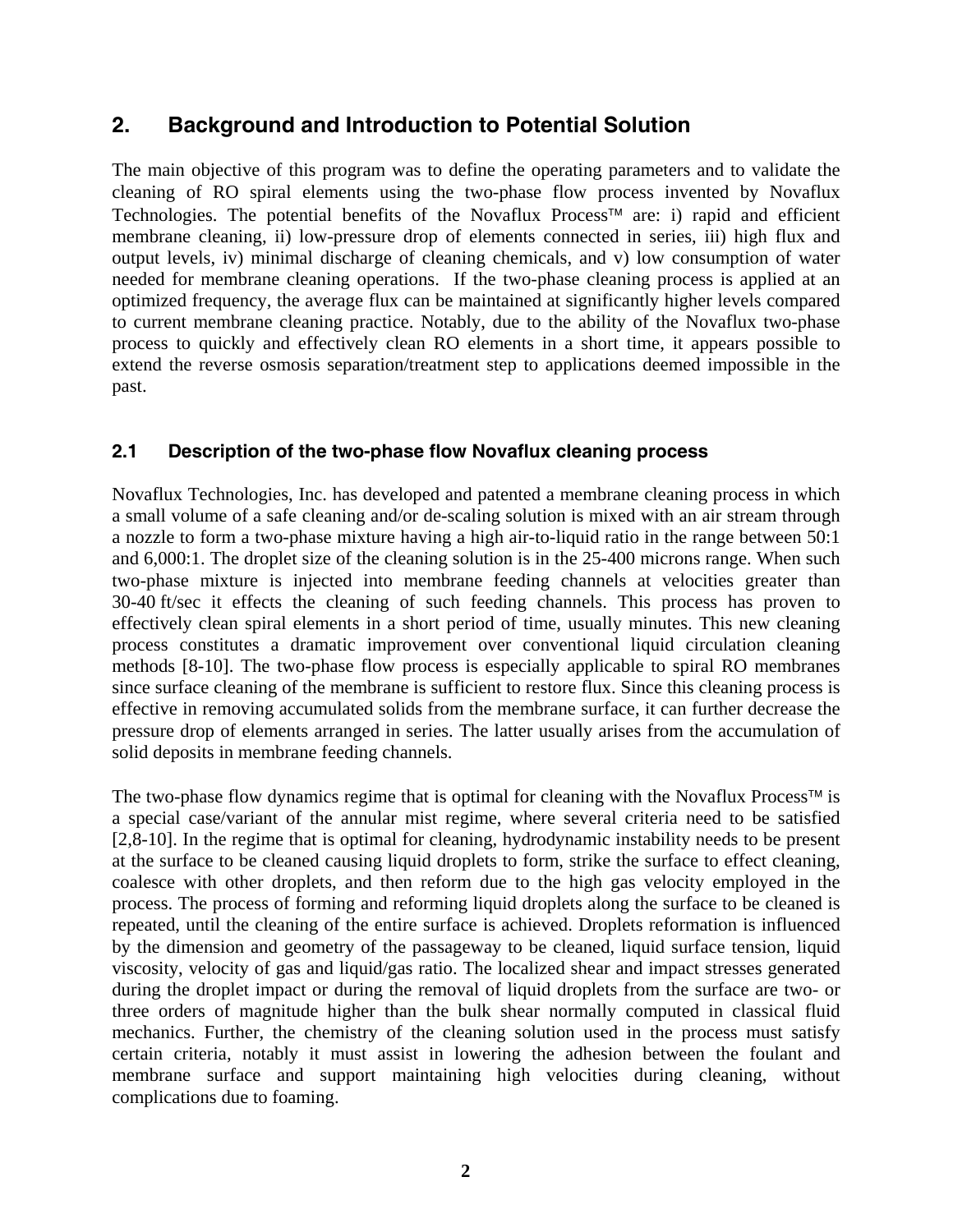For the case of two-phase flow traveling down a spiral wound membrane element, the spacer creates complicated variations in the process at the surface of the membrane. Elaborate modeling may be needed to define flow patterns of droplets in this case. This modeling is outside the scope of the present study. Minimum threshold of gas velocities must be achieved for cleaning to be effective with this process. Because of this requirement, the amount of gas needed to make the two-phase flow must be satisfied.

#### *Key variables for the two-phase cleaning process:*

Based on our prior experience in cleaning tubing and medical devices, we have established a set of optimal criteria that have been used in this study. The following parameters have been previously optimized for cleaning narrow passageways and will be explored in the context of membrane cleaning. Some additional optimization will possibly be required to arrive at optimal cleaning conditions for the case of spiral-wound membrane element.

 *a. Liquid to gas ratio* - Typical liquid to gas volumetric ratios of successful twophase mixture are in the range of 1:50 to 1:6000. If too much liquid is used, slug flow occurs, and it is difficult to achieve sufficient velocities required for droplet formation and reformation, and to effect high shear stresses at the surface to be cleaned. Too little liquid cannot achieve good cleaning in a reasonable period of time, simply because there are not enough droplets to impact the wall. The liquid/gas ratio is adjusted such that the optimal droplet regime is created in the passageway to be cleaned.

**b.** Turbulence - Turbulent flow enhances reformation of the liquid droplets and also aids in directing droplets to impact the surface to be cleaned, and thus effecting the cleaning of the entire surface. In most of the cleaning applications that have been explored, turbulence has been found to be a critical variable.

 *c. Surface tension -* Surfactants are normally added to the cleaning solution to modify the surface tension. Lowering of the surface tension assists in creating droplets and in promoting the wetting of the surface to be cleaned. An essential function of the surfactant is its ability to lower the adhesive strength of the foulant to the surface, which ultimately translates to faster and more efficient cleaning by the two-phase process.

*d.* Viscosity - If the viscosity is too high, the liquid will remain attached to the wall, which is deleterious to cleaning. Additives that result in increasing liquid viscosity are not desirable for this application.

*e.* pH - The optimum pH of the cleaning solution depends on the nature of the material to be removed. For the removal of organic deposits, an alkaline solution is normally preferred. However, for removing inorganic deposits scale, an acidic solution is preferred.

 *f. Pulsating flow -* Pulsating flow can be useful in creating localized secondary flows, causing droplets to interact with the surface to be cleaned. Surges of two-phase flow will clean debris that has been dislodged during the cleaning process; this action aids in flushing such debris from the surface.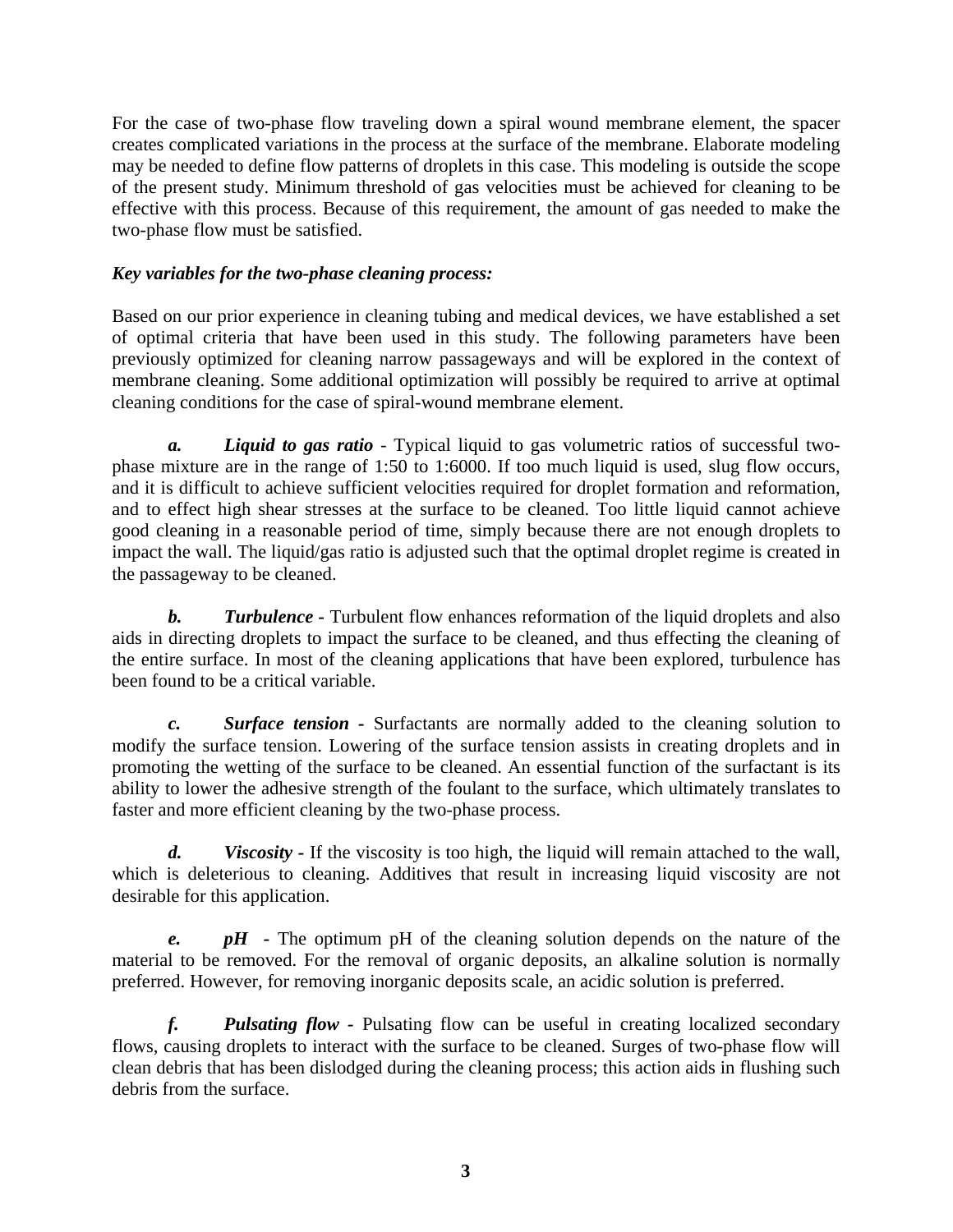# **3. System Description**

### **3.1 Off-line cleaning or cleaning out of place (COP) test rig used for 8-inch RO elements**

A test rig constructed to carry out the initial cleaning tasks of this program was designed and constructed. The apparatus had three major loops: soaking loop, cleaning loop and flux measurement loop. The cleaning system used in the study was controlled manually. In order to effectively apply the two-phase flow for cleaning RO membrane elements, we had to modify an RO pressure-vessel housing and to redesign the end caps, and their associated adapters. A demister was designed and constructed to condense the two-phase flow generated at the outlet of the RO element being cleaned. Details of the system are described as follows:

 *a. Cleaning loop and cleaning cycle:* The main components of the cleaning loop include a 50 HP compressor, two air filters, six 240 gallon air tanks, a regulator, a pressure gage, a metering pump, an acidic cleaning solution tank, an alkaline cleaning solution tank, a high pressure RO housing that can accommodate an 8" RO element, an exhaust de-mister, and related manual valves and low pressure hoses.

The high pressure RO housing is secured on a swiveling table allowing the cleaning to be performed at angles between  $0$ -90 $\degree$ . The custom-machined end-caps and demister mentioned above are also essential components of the cleaning loop.

In a typical cleaning cycle, the air is set at 45 psi and the rate of the cleaning solution is typically set at  $0.1 \sim 0.2$  gallons per minute, with the aid of a metering pump. The cleaning solution used can be either acidic or alkaline depending on the type of fouling. The cleaning agents are delivered with the aid of a special nozzle, located at one side of the element, which is then mixed with air to form the two-phase flow mixture needed to clean the spiral element. A cleaning cycle normally lasts about ten minutes. The air/liquid exhaust is then directed to the demister where air is separated from the two-phase mixture and discharged – see Figure 1.

 *b. Soaking loop and soaking cycle:* The soaking loop consists of a soaking solution tank, a 6000W heater and temperature controller, a low-pressure pump, RO membrane housing that accommodates an 8" RO filter, and the associated manual valves. During soaking, the temperature is set at 50 °C. The soaking solution is circulated through the RO element using a low-pressure pump – see Figure 2. Soaking was sometimes necessary when the condition of the elements is poor, or if the elements have been dried. Because the fouled 8" RO elements obtained from US Filter were always dry, they had to be soaked to soften the foulants. The soaking solution could be the same as the cleaning solution, or can be just clean water.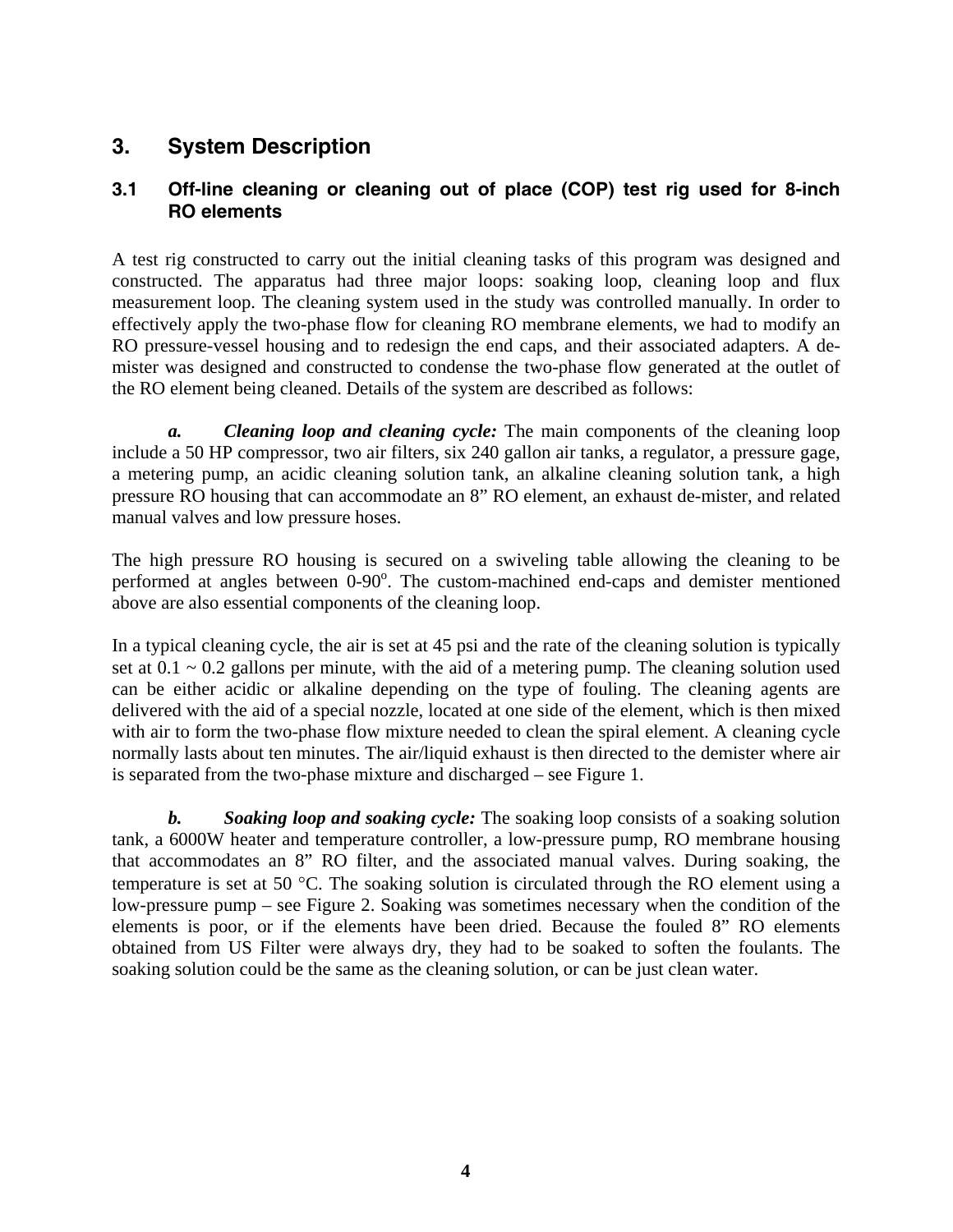

**(a)** 



Figure 1.—(a) Schematic of an 8-inch COP process showing the cleaning loop and cleaning cycle (shown in bold); (b) Photograph of the actual system used in the study.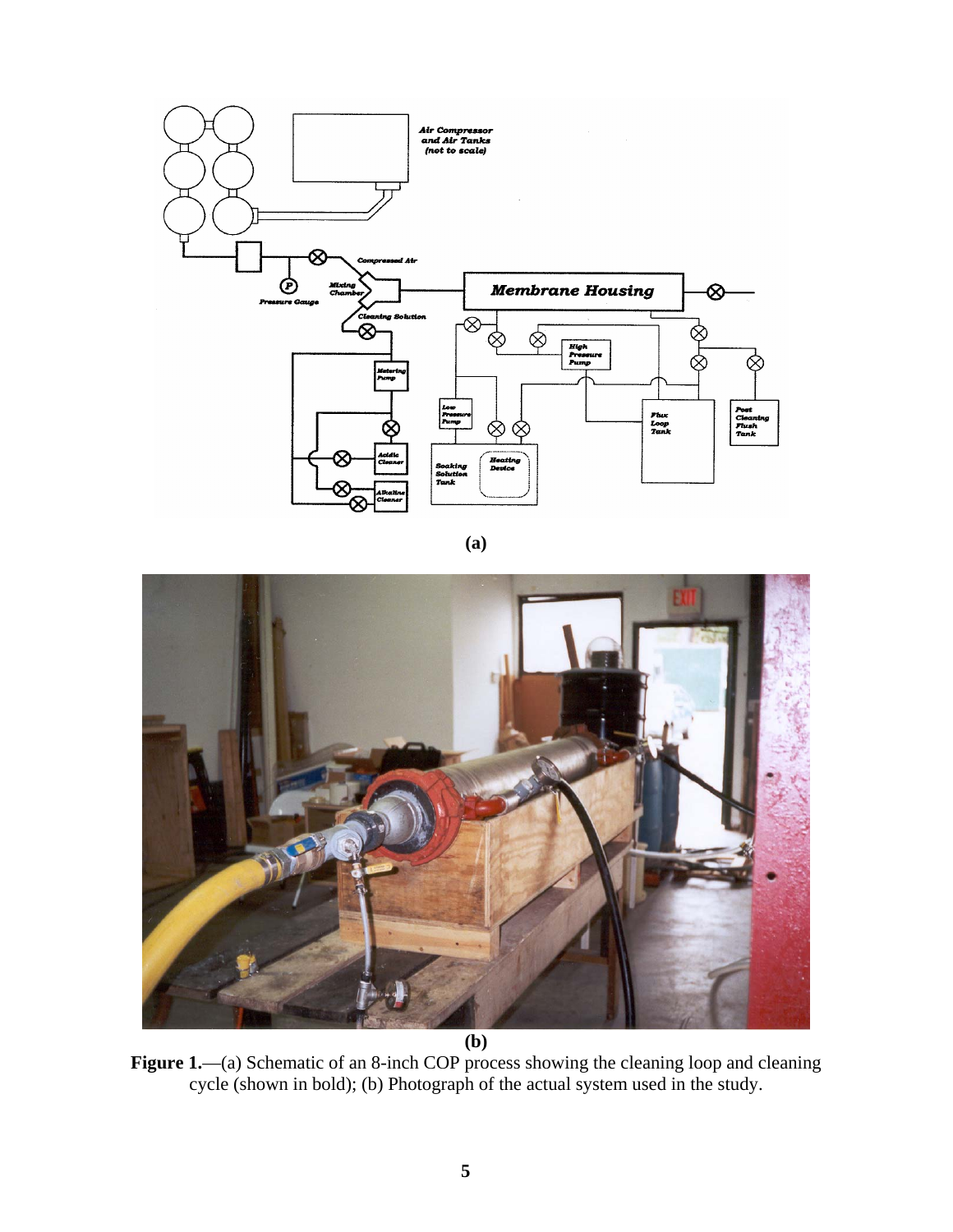



**(b)** 

Figure 2.— (a) Schematic of an 8-inch COP process showing the soaking loop and soaking cycle (shown in bold); (b) Photograph showing the entire system including soaking, cleaning and flux measurement loops.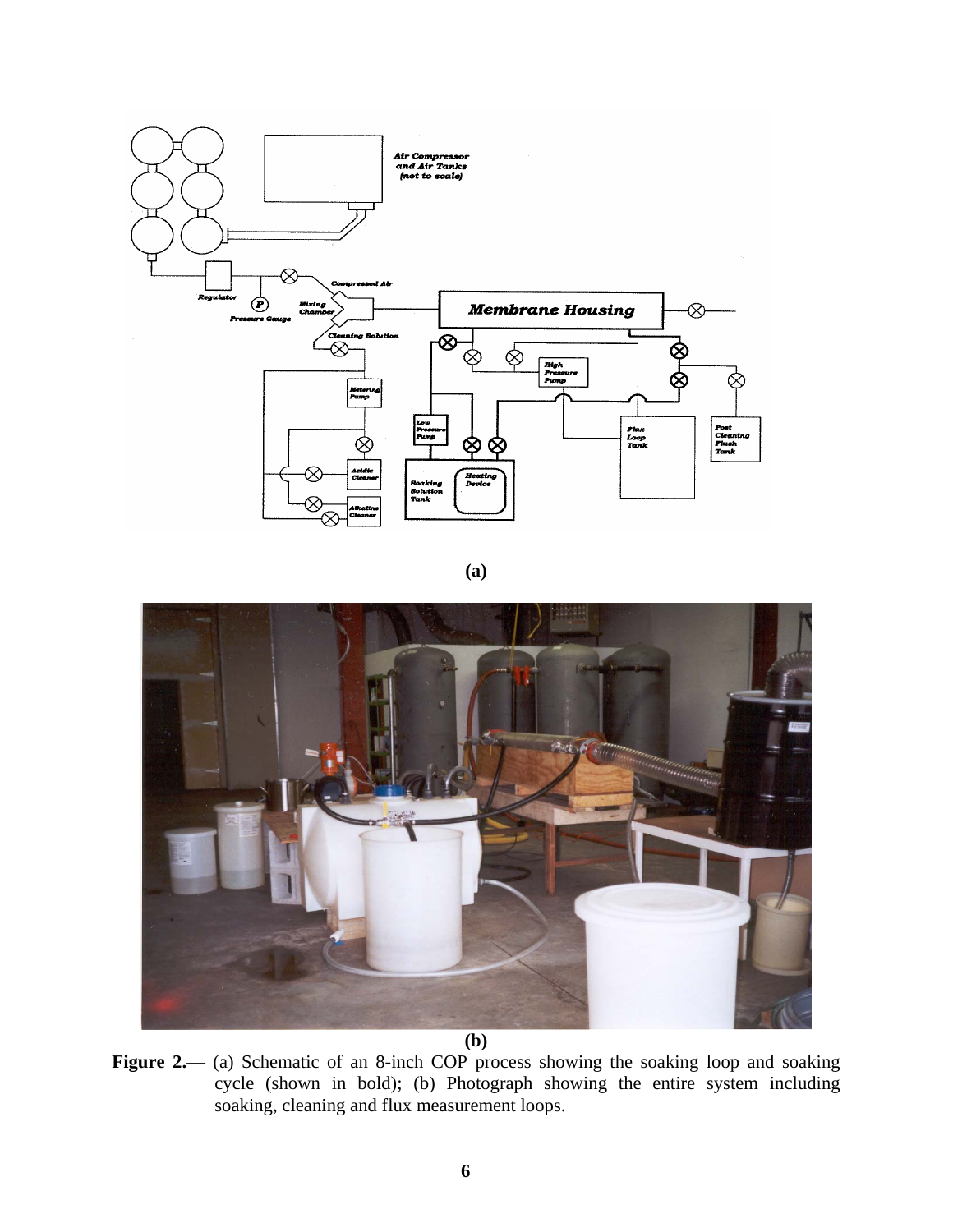*c. Flux measurement loop:* The main components of the flux measurement loop include: a flux loop tank, a post-cleaning flush tank, a high-pressure pump, six manual valves, two pressure gages, and a high pressure RO housing that accommodates an 8" RO element. The hoses connecting these main components could sustain a pressure up to 300 psi. The system is rinsed with clean water in the flux loop tank for about 10 minutes so that the dirty water does not return to the flux loop tank. The high-pressure side effluent from the membrane housing is directed to post-cleaning flush tank for disposal. Flux measurement is performed right after the system is rinsed. The RO feed pressure is set at 200 psi during rinsing and 250 psi during flux measurements. Flux is measured at the product port located at the stainless steel end-cap – see Figure 3.



**Figure 3.**—Schematic of an 8-inch COP process showing the flux measurement loop (shown in bold).

### **3.2 Cleaning in place (CIP) system for two RO elements in series**

Our multiple RO element test system consisted of a submersed Kubota FC-25 microfilter to pretreat waste stream, and this pretreated water was used as influent for a single RO vessel (made by Osmonics) with two FilmTec TW30-2540 elements in series. The RO separation stage was operated at 30% recovery with concentrate re-circulating to the feed water. This system produced RO water from a high TSS, high TDS, high protein and fat dairy processing waste stream - see Figure 4. The average RO feed TDS was >5,000 ppm during the study.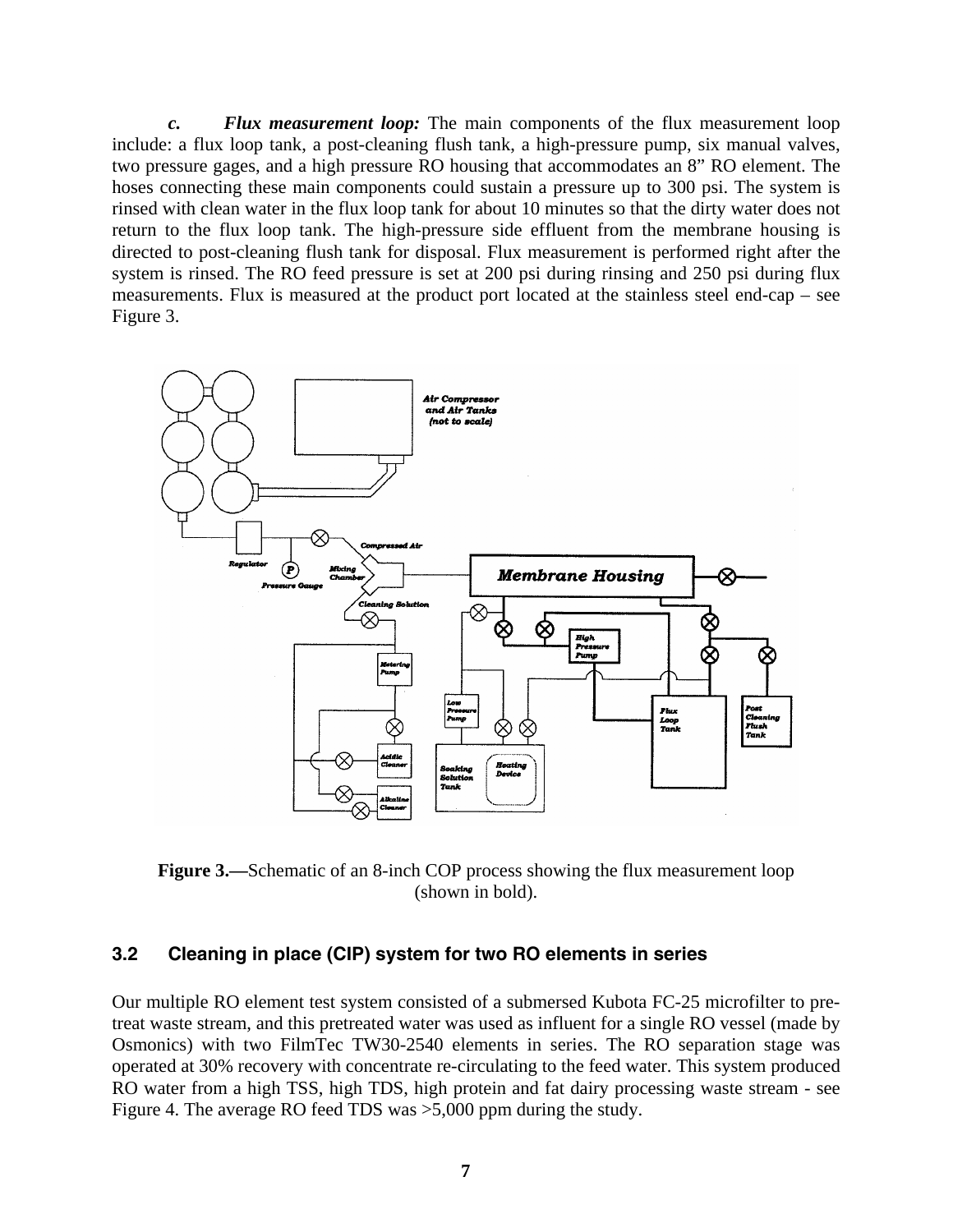

**Figure 4.—**Test skid/Typical results.

When feeding the RO vessel with microfiltered pretreated water, a typical membrane cleaning cycle includes a two-phase flow cleaning step using air set at 50 psi which is mixed with either acidic or alkaline cleaning solution and delivered to RO feeding channels for about ten minutes. After this two-phase cleaning step, the RO elements are then rinsed with RO product water for another ten minutes. Detailed RO flux, TDS, pH and temperature data were documented during a 3-month study. The water quality of the micro-filtration feed, RO pretreated influent and RO products were measured daily over a period of 5 weeks. A detailed drawing of the system used in this part of the study is given in Figure 5.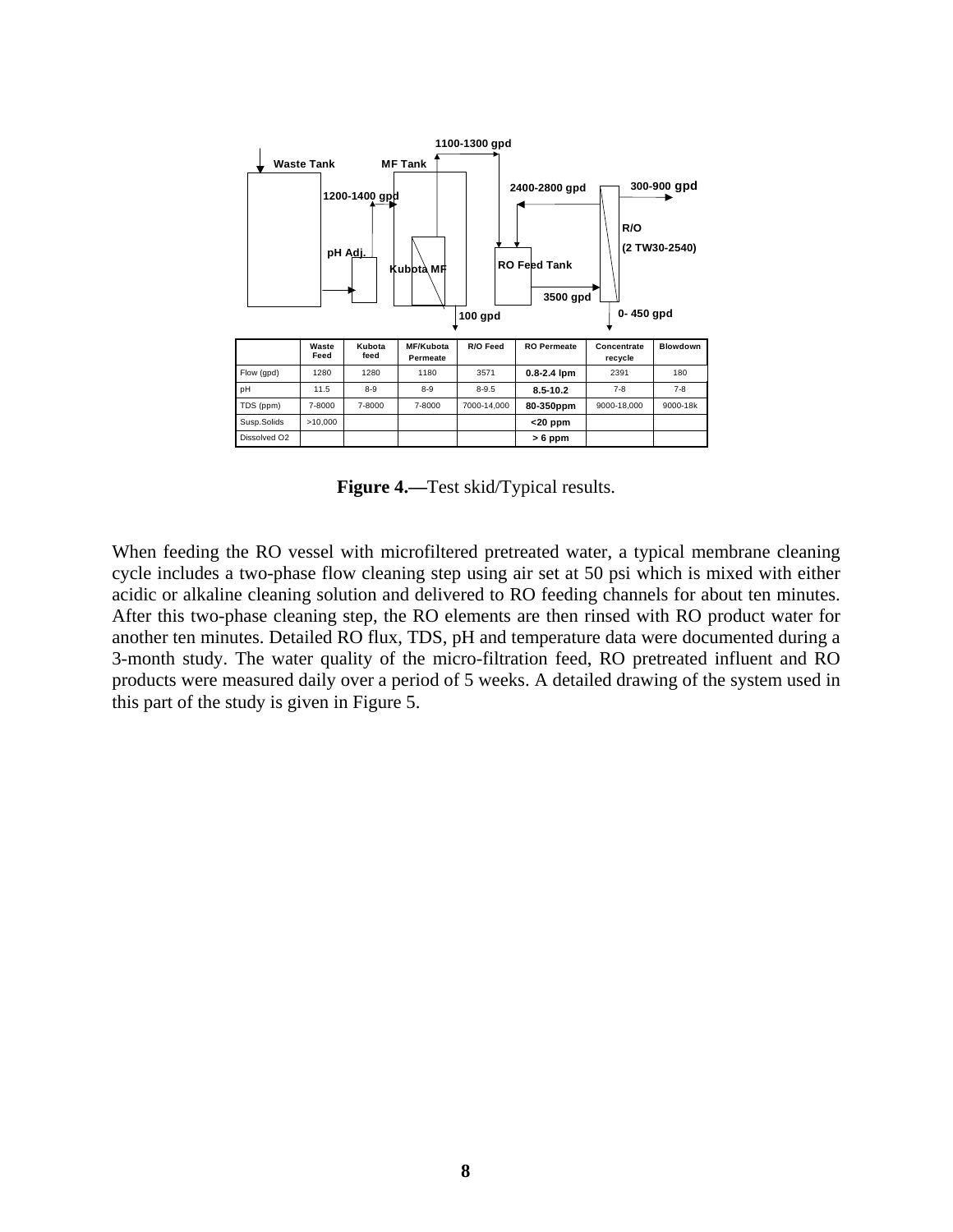

Figure 5.—Schematic of a 2.5-inch test skid for a 1000 gpd system.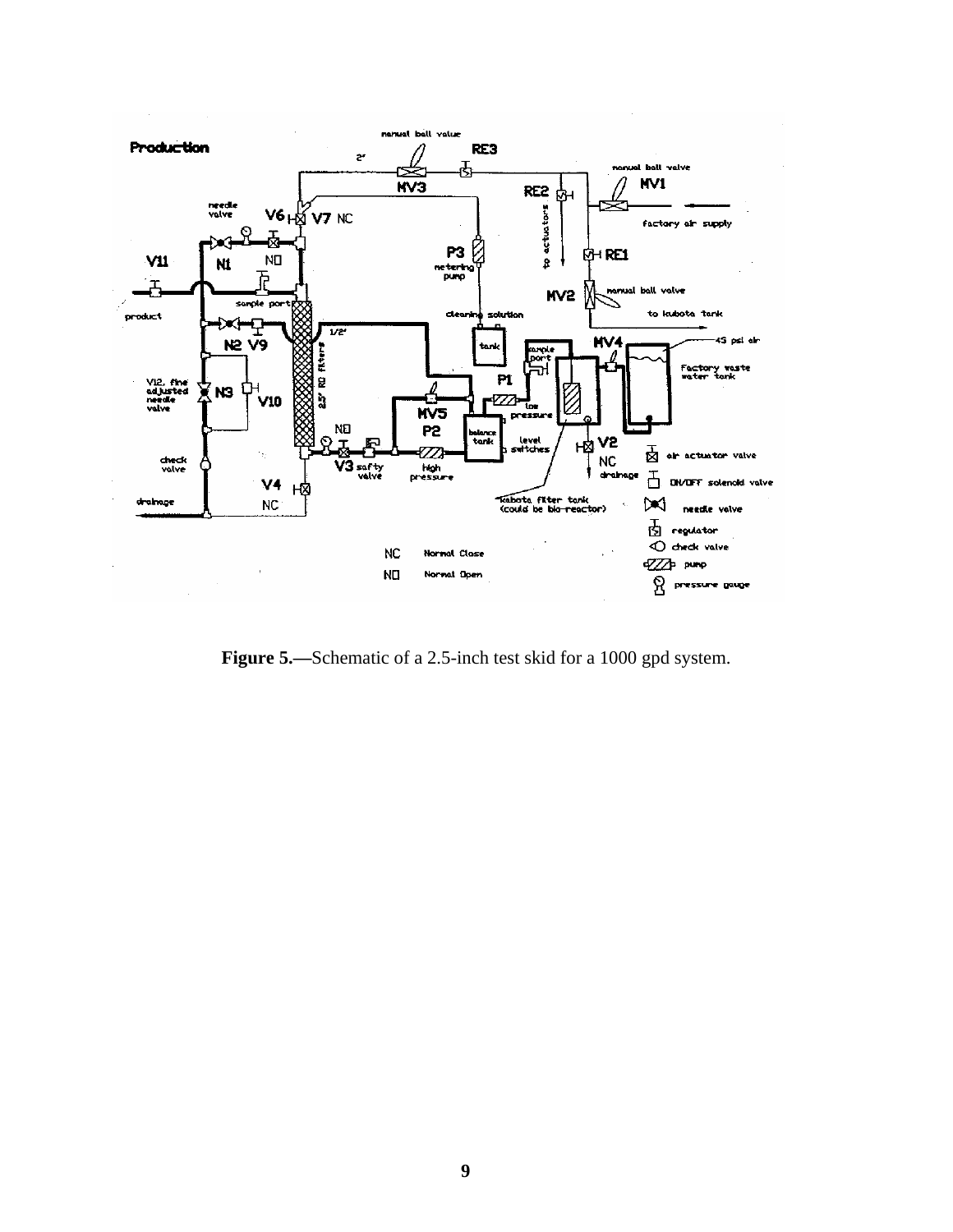# **4. Work Performed/Research Findings**

### **4.1 Work performed**

### **Task 1: Membrane and application characterization**

Due to a change in the situation at the Orange County Water District (OCWD) and the Yuma Desalination Facility, we could not obtain membranes for the study as set forth in the original proposal. This issue was reported in interim reports and was discussed with Mr. Frank Leitz, Contracting Officer's Technical Representative responsible for the present study at the Bureau of Reclamation. At Mr. Leitz's suggestion, we discussed options with Mr. Michael Norris, General Engineer at the Yuma Area Office. He confirmed that he does not have membranes that can be used for the project.

Novaflux pursued other options to secure RO elements for the study and discussed those options again with Mr. Leitz. The option that was acceptable involved using RO elements from U.S. Filter; the latter agreed to provide us with some discarded elements that could not be cleaned with their conventional membrane cleaning process. We used the US Filter elements for cycle development as per Task 2 in the original proposal. However, these elements lacked consistency with respect to fouling type, history and other issues. In spite of these difficulties, the work has been valuable in defining the operating parameters for cleaning single 8-inch RO elements with the two-phase flow cleaning process.

### **Task 2: Validation of the two-phase process by cleaning 8-inch membranes**

Novaflux fabricated appropriate end caps and adapters for cleaning the 8-inch membranes and constructed the 8-inch cleaning and testing apparatus for the off-line COP work as described in Section 3.1. Cleaning chemistry was evaluated and a cleaning cycle was developed consisting of several steps with an overall cleaning time of less than 30 minutes. As described above, the membranes acquired from US Filter were used for testing and cycle development during this task.

Flux measurements were performed before and after cleaning using the flux measurement test rig available at the site, as described above. Trans-membrane pressure, temperature, pH and conductivity of the feed and permeate streams were measured and recorded for each membrane. On the average, each membrane required a total of 2 hours to handle, install, clean and measure flux using the experimental apparatus. In addition, comparisons of cleaning efficiencies for membranes oriented in the vertical and horizontal positions were made.

Significant improvement in flux was achieved using the relatively short Novaflux cycle. Research findings from Novaflux laboratory tests for off-line cleaning indicated that the flux could be improved by 30% in 8 inch membranes using a 10-minute off-line two-phase cleaning cycle. Air capacity and cycle times were evaluated and are discussed in Section 4.2.

We tested about 10 Hydranautics CPA2 elements and achieved good results considering the initial low flux values of these membranes (0.75 - 1.2 gpm). All the elements received were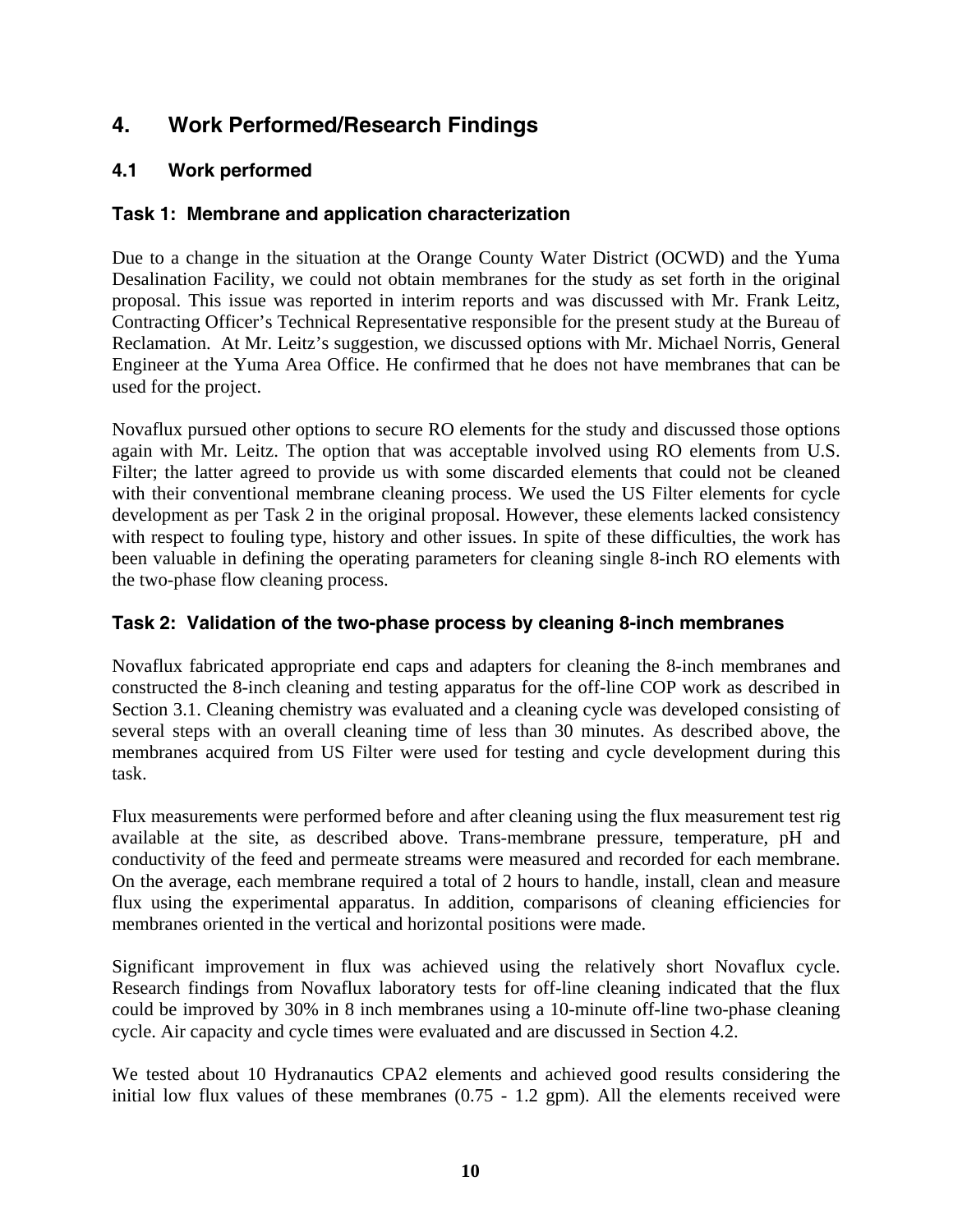discarded by US Filter because they had failed either the salt rejection rate test or they had failed the pressure drop test. US Filter rejects all elements with rejection rates lower than 95% and all elements end-to-end differential pressure drop higher than 7 psi. US Filter does not measure flux at their facility so we had to measure pre- and post-cleaning flux in our study. Detailed results and cleaning protocol are discussed in the research findings below.

Task 2's investigation was also intended to determine the ability of the technology to clean more than one module at a time. We were able to perform this work using a 2.5 inch RO pressure housing that was part of a 1000 gpd pilot wastewater skid as will be discussed below.

The water treatment system configuration and the CIP apparatus used to study the cleaning of RO elements in series are described in Section 3.2. A single Osmonics RO pressure vessel with two FilmTec TW30-2540 elements in series was modified with a special Novaflux adapter to allow cleaning-in-place, without contaminating the permeate output. This single vessel RO system was part of an integrated pilot plant used to treat a high TSS, high TDS, salt, protein and fat laden dairy waste stream from a dairy plant wash down. The waste water was pretreated using a submerged Kubota FC-25 microfilter (MF) to reduce total suspended solids from >10,000 ppm to <100 ppm. This RO was a single stage with 28% recovery and recirculation to the RO feed tank – see Figure 4. Accordingly, there was rapid increase in the RO feed TDS to over 10,000 ppm on the average. The resulting fouling and scaling caused significant reduction of flux in a matter of hours. This rapid fouling allowed us to study the cleaning of multiple elements in series under controlled fouling conditions.

### **Task 3: Economic assessment analysis**

The data obtained have been used to determine the economic feasibility of the two-phase cleaning, both for in-place or off-line applications. Significant factors included in the analysis were: downtime, flux improvement, capital costs and operating costs. Operating costs include energy costs (including demand charge costs for compressors) and cleaning chemicals – see Section 6.

### **4.2 Research findings**

### **4.2.1 Research findings on 8-inch RO membrane COP cleaning**

Flux data of 8-inch RO membranes prior to and post Novaflux two-phase cleaning are listed in Table 1. The highest final flux is slightly over 3.5 gpm and the lowest is about 2 gpm. This improvement amounts to an average of about 2.0 gpm or 200% increase in product flow from the initial condition. The final protocol for cleaning is as follows:

(i) The first step is an acidic soak at a temperature of 50-55  $\degree$ C for 10-15 minutes. This process helps to loosen any of the iron and calcium scale present on the membrane. The membrane is then flushed with water to purge the debris that was loosened during the soak and to flush out the acidic solution.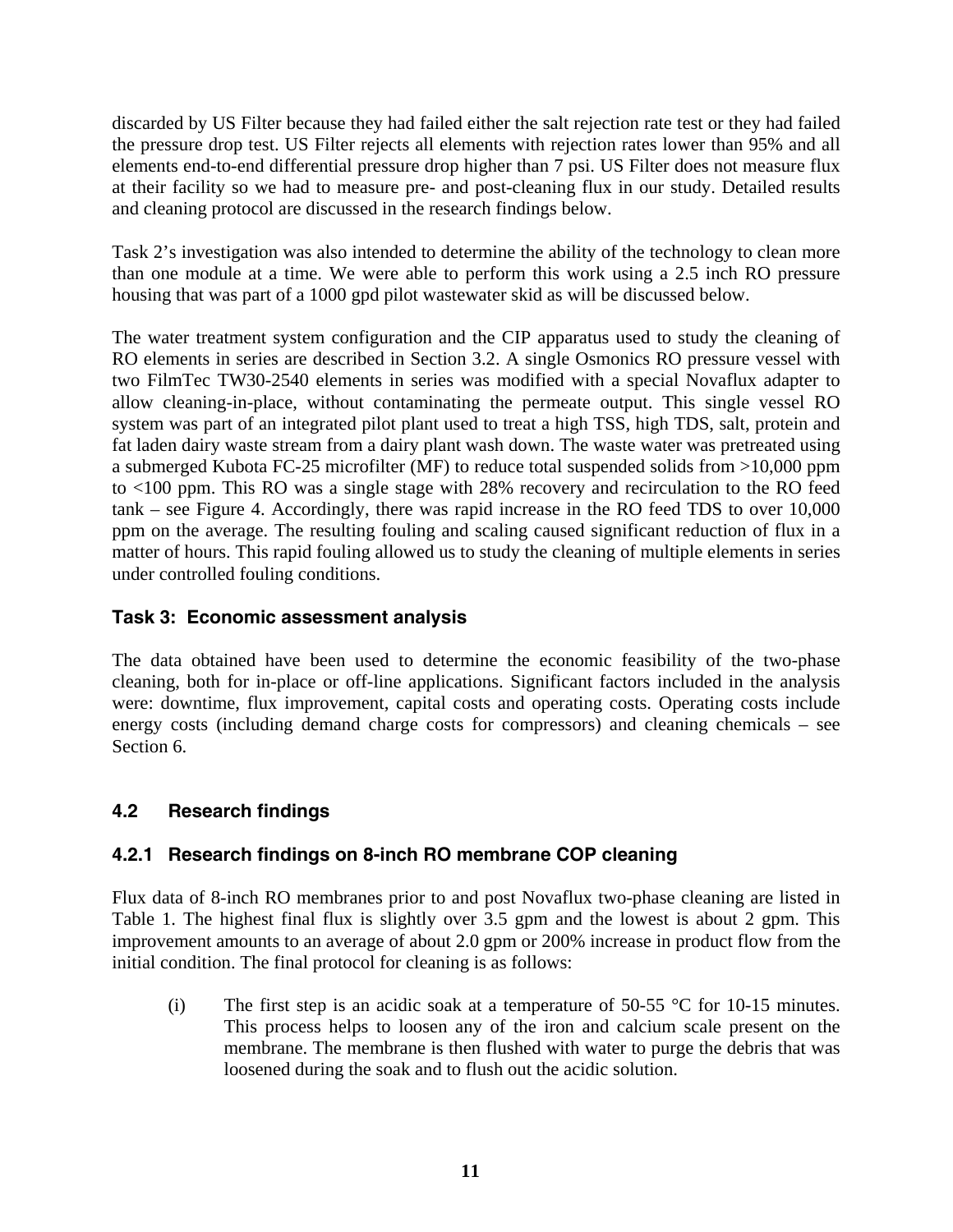- (ii) The second step is a similar soak with an alkaline solution for another 10-15 minutes. After this soak, the membrane is not purged with water; instead it is pulsed with the soaking solution present in the membrane by flowing the solution at pre-set time intervals, purged with water, and
- (iii) The third step consists of subjecting the element to 5-10 minutes of high velocity two-phase flow with a low-foaming alkaline solution.

Steps (i) and (ii) are similar to conventional liquid circulation and were used in the protocol to partially remove inorganic scale (i) and decrease the adhesion between the foulant and membrane surface (ii). Step (iii) is the Novaflux two-phase flow cleaning. The application of the above protocol provides optimal cleaning condition where the foulant becomes amenable to effective cleaning with the two-phase flow fluid dynamics.

This process of acidic and alkaline soak, flush with water followed by alkaline two-phase flow is repeated until there is visual evidence that the exhaust liquid is free of debris and discoloration or turbidity due to suspended matter. This cycle of soaking, purging and two-phase cleaning has proved to be the most effective protocol for cleaning the 8-inch spiral elements. The soaking step primes the membrane by wetting it and increasing the temperature of the membrane itself. As a result of this soaking step, the foulants become susceptible to effective cleaning with the twophase flow process. The latter provides effective shear and impact stresses to detach foulants from the surface of the membrane and at the same time facilitates the mass transfer needed for removing detached foulants from the feeding channels. The test results for the cleaning of 8-inch RO membrane are included in Table 1.

We have dissected 8-inch spiral elements before and after cleaning with the two-phase flow method to examine the nature of fouling and effectiveness of the method. In our examination, we used a disclosing solution that stains biofilm upon exposure – RED-COTE® Dental Disclosing Solution manufactured by John O. Butler Company, Chicago, IL. Our findings were as follows:

- (i) Effective two-phase cleaning removes solid matter from membrane surface compared to conventional cleaning methods.
- (ii) Biofilm was found to be mostly associated with solid deposits on the membrane, and removing such solids effects the removal of biofilm as well.

In relation to cleaning with two phase flow, we also found the pressure drop between the two ends of the membrane is reduced from  $\approx 15$  psi to less than 7 psi in a 10-minute two-phase flow cleaning cycle. This result was consistent for the membranes listed in Table 1.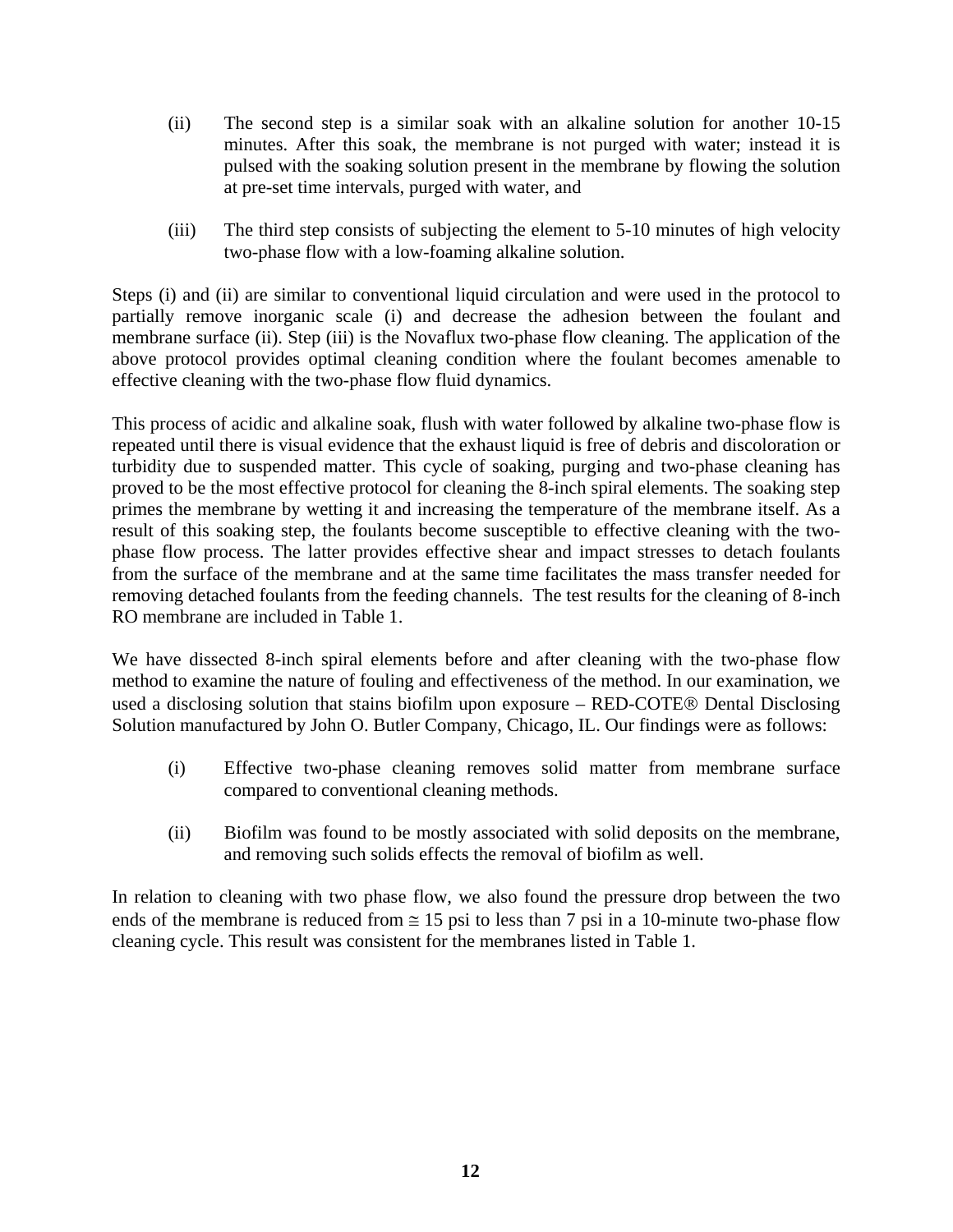| RO Filter Serial # | Initial Flux (gpm) | Final Flux (gpm) |
|--------------------|--------------------|------------------|
| 197761             | 0.75               | 3.2              |
| 197686             | 1.2                | 1.3              |
| 197753             | 1.2                | 2.8              |
| 197702             | ~1.0               | 3.0              |
| 196500             | ~1.0               | 2.5              |
| 197763             | ~1.0               | 3.5              |
| 197763             | ~1.0               |                  |

|  | <b>Table 1.</b> —Flux improvement on 8-inch RO membrane using Novaflux two-phase |
|--|----------------------------------------------------------------------------------|
|  | cleaning process. The flux design value of the membranes used is 6.9 gpm         |

\* Salt rejection was measured by using potable water having a TDS of about 300. The permeate produced after cleaning had TDS in the range of 7 to 15. We concluded that the two-phase cleaning process does not damage the membrane layer, even with the application of multiple cleaning cycles.

#### **4.2.2 Research findings of RO elements in series – CIP fouling and cleaning study**

When microfiltration pre-treated RO influent is used to run the RO stage, as described in Section 3.1, we were able to assess the cleaning of multiple RO elements in series using the two-phase flow process. In this case the foulant remains fresh, i.e., no risk of dehydration or drying. For this purpose, cleaning cycles were developed that resulted in an average of 30-40% increase in flux in under 10 minutes, restoring it to over 80% of the design flux. A typical cleaning cycle includes a two-phase flow cleaning where air (set at 50 psi) is mixed with either acidic or alkaline solution is delivered to RO feeding channels for ten minutes. Detailed RO flux, TDS, pH and temperature data were documented at Kubota permeate, RO feed and RO product daily for about 5 weeks of continuous operation. Results listed in Table 2 present the RO flux data before and after cleaning for four RO fouling conditions. In order to obtain accurate RO performance results, temperature of the RO feed water and the net driving pressure across the RO membrane (indicated by TDS) were taken into account to correct the RO flux values. Typical cleaning results after temperature and pressure correction are given in Table 2. Cleaning for cases 1 to 3 was performed once with two-phase flow using alkaline cleaning solution only; this cleaning was sufficient to bring the RO flux back to above 86% of the manufacturer specifications. However, as inorganic scale builds up on the membrane surface, alkaline cleaning only was not sufficient to remove the foulants. This scenario is clearly indicated in Case 4 where the alkaline cleaning only brought the RO performance back to 66% of new performance flux level, and additional acidic cleaning step following the alkaline cleaning brought the RO back to 88% of new performance flux level. It should be noted that all cleaning for this study was done with the twophase flow process.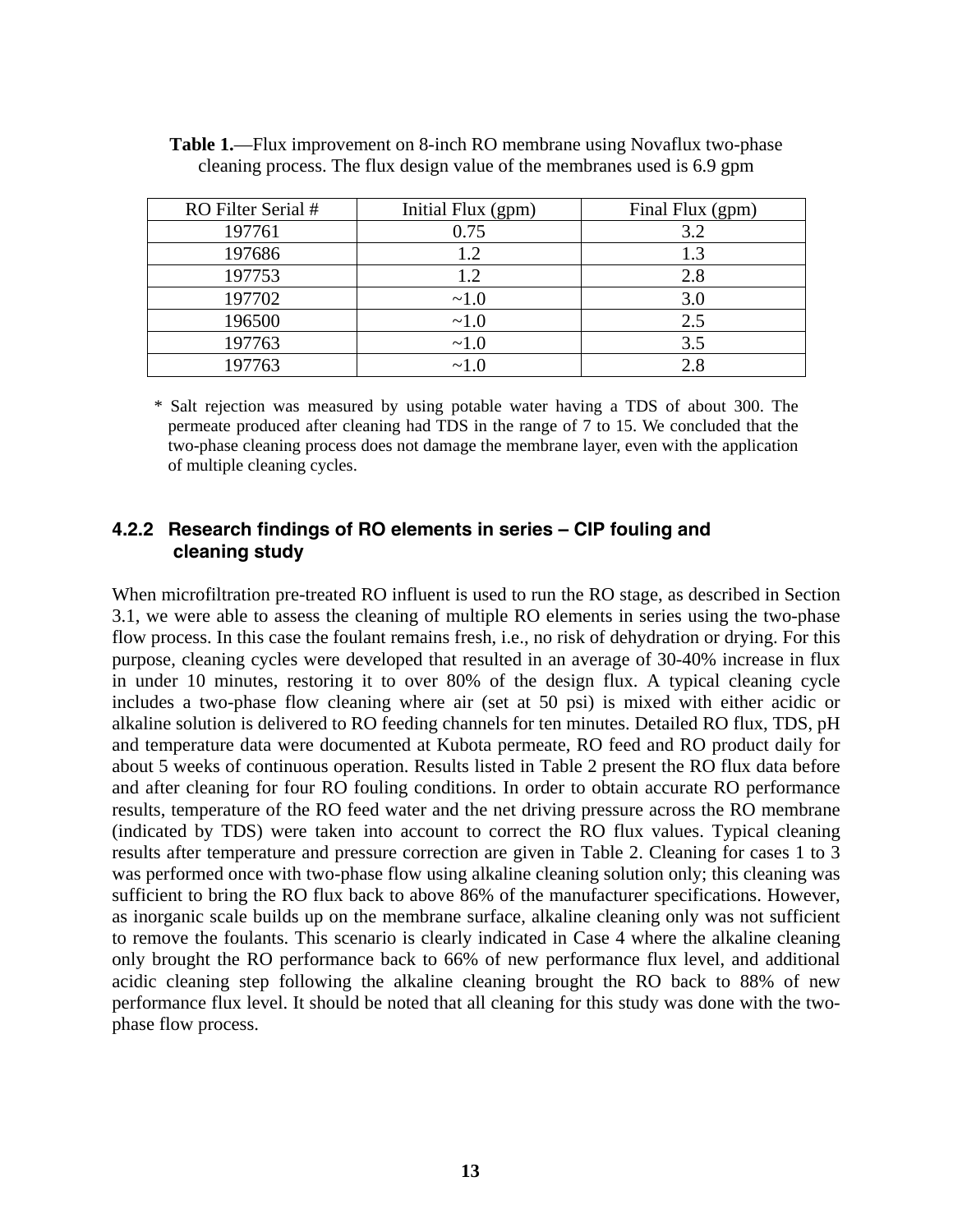| Cleaning | RO Flux (lpm) | RO Flux (lpm) | Cleaning | Mfr specs | Performance |
|----------|---------------|---------------|----------|-----------|-------------|
| Case     | <b>Before</b> | After         | Solution | (lpm)     | Recovery    |
|          | 2.54          | 3.19          | Alkaline | 3.47      | 92%         |
|          | 2.95          | 2.97          | Alkaline | 3.47      | 86%         |
|          | 3.38          | 3.50          | Alkaline | 3.47      | 100%        |
|          | 1.39          | 2.18          | Alkaline | 3.47      | 63%         |
|          |               | 3.07          | Acid     | 3.47      | 88%         |

|  | Table 2.—Cleaning results of a 2.5-inch CIP system fouled by a dairy plant washdown |  |  |
|--|-------------------------------------------------------------------------------------|--|--|
|  |                                                                                     |  |  |

### **4.2.3 Research findings on system design and dynamics requirements**

*1. Dynamics requirement for 8-inch RO element COP cleaning:* Air requirements expressed in SCFM (standard cubic feet per minute) at various set pressures to clean 8-inch RO elements are given in Table 3. These results have been used to estimate the dynamics requirements for cleaning smaller RO spiral elements.

| Case           | Set       | Run        | <b>SCF</b> |      | Air Velocity | Liquid | Air/Liquid |       |
|----------------|-----------|------------|------------|------|--------------|--------|------------|-------|
|                | Pressure* | Pressure** | M          |      | (ft/s)       | Rate   |            |       |
|                | (psi)     | (psi)      |            | In   | Out          | (gpm)  | In         | Out   |
|                | 20        |            | 394        | 32.0 | 47.0         | 0.052  | 37900      | 55690 |
| $\overline{2}$ | 25        | 10         | 448        | 32.0 | 53.4         | 0.052  | 37950      | 63300 |
| 3              | 30        | 12         | 496        | 32.2 | 59.0         | 0.052  | 38900      | 70100 |
| 4              | 40        | 20         | 510        | 26.3 | 60.0         | 0.3    | 5358       | 12450 |
|                | 55        | 26         | 627        | 27.3 | 74.6         | 0.3    | 3950       | 14460 |

**Table 3.**—Air requirements for cleaning an 8-inch RO system

 \*Set Pressure is the pressure set at the regulator located at the outlet of gas storage receiver. \*\*Run Pressure is the actual pressure measured at the inlet of the RO housing during cleaning. The "Out" condition is at 0 psig. The free cross sectional area for flow for the elements tested was approximately 45%.

During the course of 8" RO element cleaning, air was supplied by six 240-gallon air receivers that are fed by a 50 HP compressor at a pressure up to 120 psi. Experiments were designed to estimate the consumption of air for various cleaning conditions. With the regulator set at pressures ranging from 20 psi to 55 psi, total air used during different experimental conditions were estimated by calculating the pressure drop inside the receivers and converting to SCFM. The above numbers may be used as rough guidelines for cleaning RO elements with typical fouling levels.

For performing two-phase flow cleaning, two conditions based on the gas to liquid ratio were identified as follows: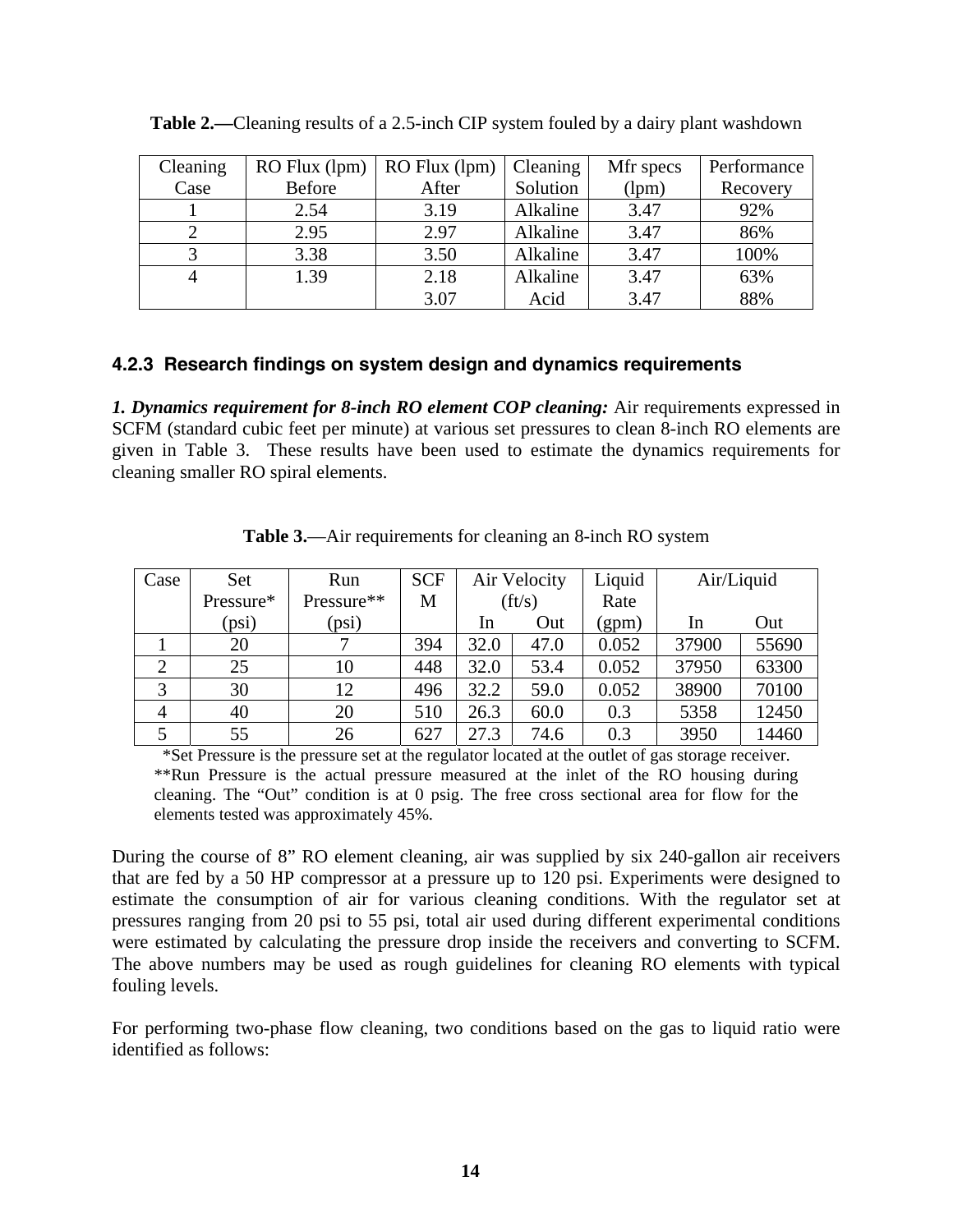*i) High gas to liquid ratio two-phase condition:* In the first three measurements (Table 3), the air pressures before entering the RO housing were set at 20, 25 and 30 psi, respectively and the liquid mixed with the air was set at 0.2 LPM (0.052 GPM). The measurements indicate that when the gas/liquid ratios are high, about 3700 or higher, the SCFM is in the range of 400's. The inlet velocities for these three cases remained at about 32.0 ft/sec while the outlet velocities varied from 47.0 ft/sec to 59.0 ft/sec.

*ii) Low gas to liquid ratio two-phase condition:* In the last two experiments (Table 3), the air pressures before entering the RO element were set at 40 and 55 psi and the cleaning solution was set at 0.3 GPM. The measured air consumption rates were 510 and 627 SCFM, respectively. With the higher liquid rate applied, the air and liquid ratio is about 4000 for the inlet condition and 14000 for the outlet condition.

It can also be noticed from Table 3 that the inlet velocities for the low gas to liquid ratio (cases 4 and 5) were less than the first three cases (cases 1, 2 and 3) which are categorized as high gas to liquid ratio. An explanation of this is that higher liquid rate will usually slow down the air velocity in the initial part of the channels. However, when the air expands along the passage of the RO element, the velocity gradually increases to 60.0 ft/sec and 74.6 ft/sec for cases 4 and 5, respectively. The pressure drop measured from the inlet to the outlet of the RO element is about 25 psi (indicated by the run pressure in Table 3) in these two cases. These values are well within the range recommended by RO manufacturers. The optimal cleaning condition is when the twophase flow at the inlet section of the membrane is at least 30 ft/sec or above and when the gas to liquid ratio is between 1000:1 to 3000:1.

*2. Dynamics requirements for 2.5-inch and 4-inch RO element CIP cleaning:* When dealing with smaller RO elements (less than 8-inch), we found that set air pressure of about 50 psi is generally sufficient to clean the RO elements fouled with the high TDS, high protein, high organic level influent. Since there were no actual measurements performed for the smaller sizes of RO elements in terms of air consumption, air/liquid ratio and pressure setting, the above 8" RO element results were used to estimate the dynamics requirements for cleaning smaller RO elements. It is assumed that the small RO elements have 40% of the efficient cross section area for water or two-phase flow to pass through as assumed in the 8" RO element. Table 4 summarizes the air requirements for 2.5" and 4" RO elements at set pressures 40 and 55 psi.

| <b>RO</b> | Set Pressure | <b>SCFM</b> | Liquid | Air/Liquid |       |
|-----------|--------------|-------------|--------|------------|-------|
| Element   |              |             | Rate   |            |       |
|           | (psi)        |             | (gpm)  | $In*$      | Out   |
| 2.5"      | 40           | 49.8        | 0.031  | 4000       | 12000 |
|           | 55           | 61.2        | 0.038  | 4000       | 12000 |
| 4.0"      | 40           | 127.5       | 0.065  | 5600       | 14400 |
|           | 55           | 156.8       | 0.080  | 5600       | 14400 |

**Table 4.—**Air requirements for cleaning a 4-inch or 2.5-inch RO system

\* depending on run pressure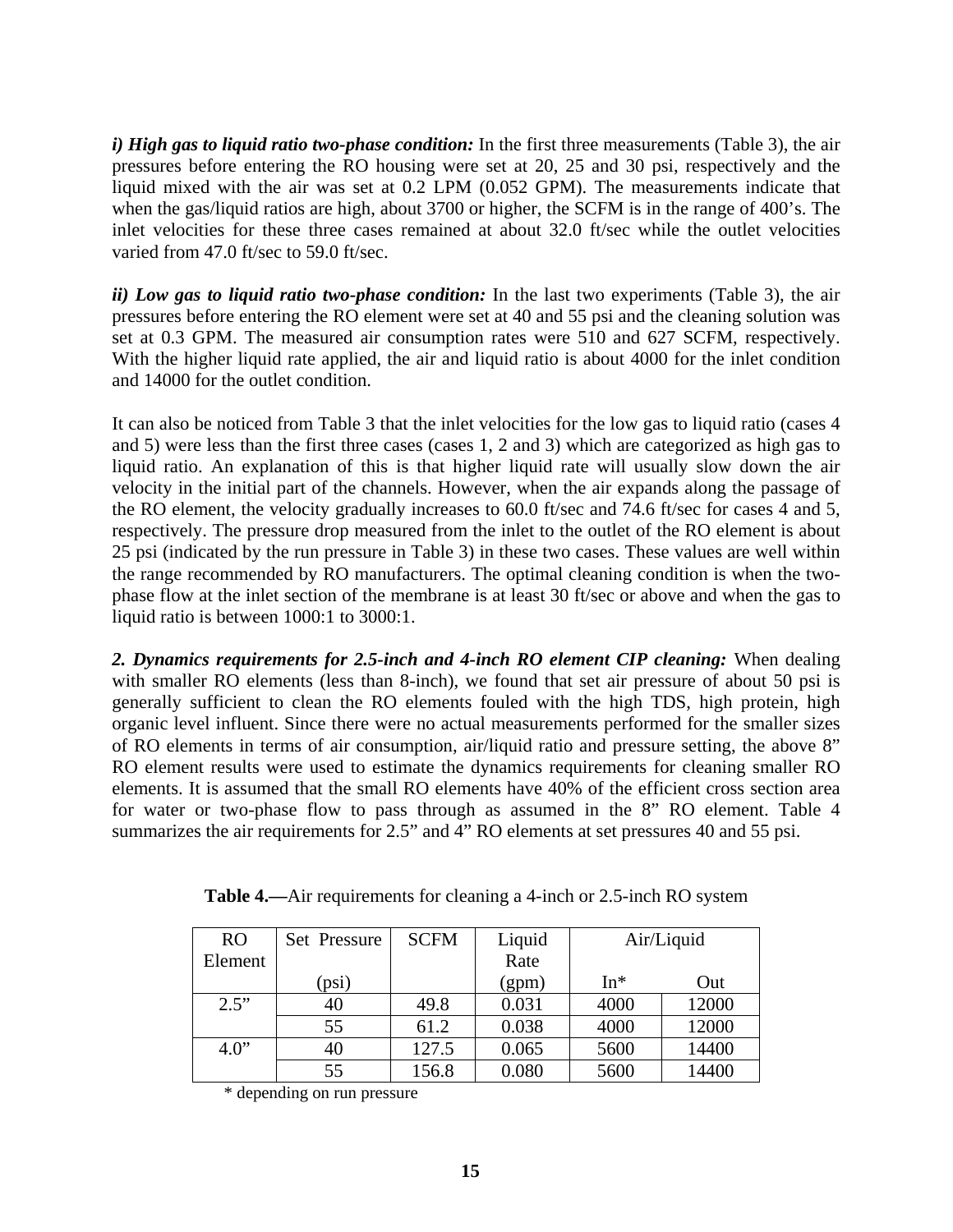It is evident that the air required for cleaning RO elements up to 4" with the two-phase flow process may not exceed 200 SCFM. A conventional compressor with 50 HP can generate about 220 SCFM with a maximum pressure set at 80 psi. Our in-house 50 HP compressor does not have any restriction to clean the RO elements up to 4". A 76 HP compressor can generate about 250 SCFM and can be considered when cleaning multi RO elements in series. Table 5 can be used as a reference for compressor selection to perform the two-phase flow cleaning:

| <b>HP</b> | <b>SCFM</b> | <b>Maximum Pressure</b> | Make/Model              |
|-----------|-------------|-------------------------|-------------------------|
|           |             | $\left($ psi            |                         |
|           | 11.9        |                         | Craftsman/919.167310    |
|           | 220         | 80                      | Hydrovane/ $218K08-108$ |
|           | 250         | 100                     | $Cummins/B3.9-C$        |
| 110       | 375         | 100                     | Cummins/B3.9-C          |
|           |             |                         | $Cummins/B5.9-C$        |

**Table 5.**—References for compressor selection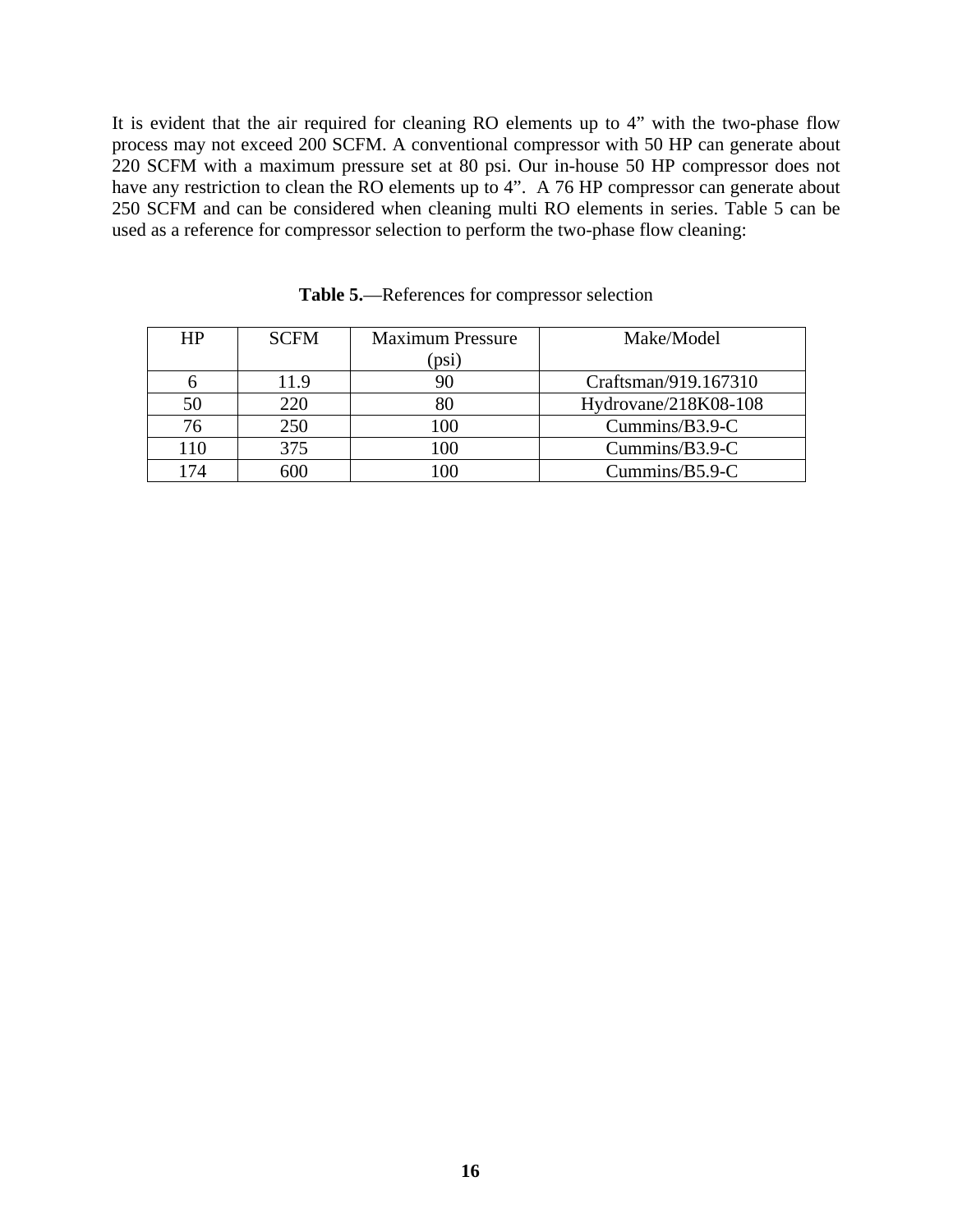# **5. Conclusions and Recommendations**

### **5.1 Conclusions**

Research findings from Novaflux laboratory tests for off-line cleaning indicated flux could be improved by 30% in 8" membranes using a 10-minute off-line two-phase cleaning cycle. Significant flux and ∆P improvement was achieved using the relatively short Novaflux cleaning cycle during the study supported by the Bureau of Reclamation. Additional research results from a small test-scale 1000 gpd RO wastewater skid operating at the dairy packaging plant indicated that fouled RO membranes reduced to 50% of normal/clean flux could be restored and maintained at 80% of design specification for an operating period of three months with only 4 liters of dilute cleaning solution consumed in a 5-10 minute cleaning cycle. During the latter study, a special cleaning adapter was developed to separate permeate stream from the rest of the system during the cleaning step. For the CIP case, the cleaning will be performed once or twice per day or even less frequently depending on flux decline rates. In the case of COP, the frequency of cleaning will be determined by the fouling conditions of the elements.

Based on the results and analysis of the off-line cleaning study, only larger facilities with large captive use (> 1000 elements) would find the on-site off-line cleaning economically viable due to the capital cost of the COP system. However, an off-site, off line unit serving multiple sites would be very viable.

The cleaning technology was successfully demonstrated in cleaning 4-inch (or smaller) CIP system. The latter process can be designed to clean multiple pressure vessels with RO elements in series.

### **5.2 Recommendations**

Additional study is recommended to evaluate the relative economics of various cleaning configurations and cleaning frequencies to determine if lower capital costs and operating costs are possible. The work on the viability of CIP indicates that retrofitting existing RO systems with multiple elements in series is not yet indicated. Based on our experiments, we have been successful in effectively cleaning two spiral elements arranged in series; however, further research is required to determine if there are limitations in using the two-phase flow process for a larger number of elements arranged in series.

Integrating the two-phase membrane cleaning to suitable water treatment technology is now at a pilot plant stage with a need for further process development with the goal of finalizing a practical system design with defined operating parameters. Modification and scale-up of a membrane treatment plant to at least 4000 gpd pilot scale and demonstration of effective and efficient restoration of RO membrane performance, in a short time with minimal consumption of chemicals and water, using the two-phase flow process are under evaluation at Novaflux. The scale-up pilot plant will include an RO pretreatment component based on MF/MBR or UF/MBR as a requirement for an integrated water treatment system. This configuration has been already tested for a short time during our studies to treat high TDS and high organic load water source at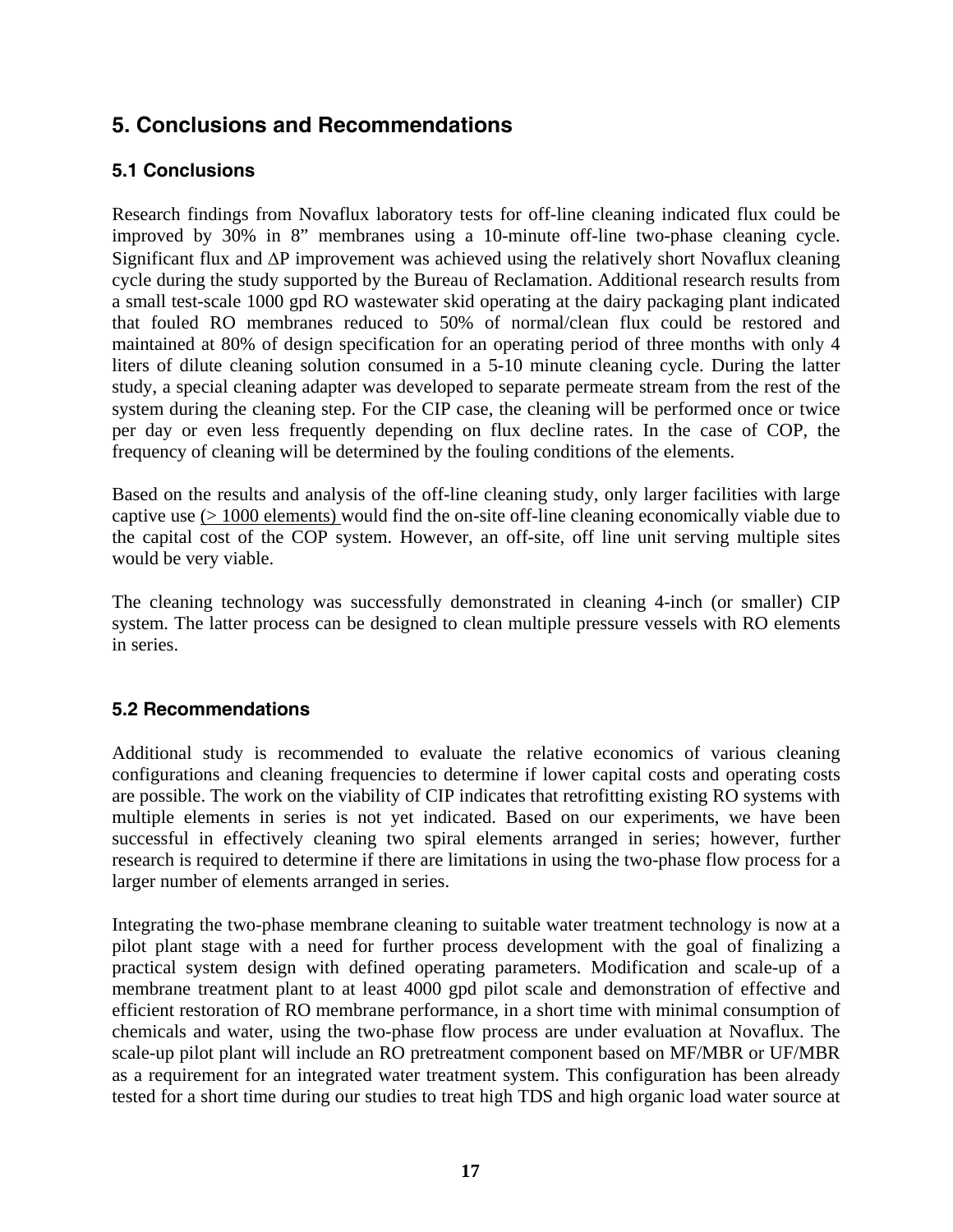a dairy packaging facility in New Jersey. This will enable us to significantly improve the operating performance and affordability of water purification/desalting technologies translating to increase the US water supply in diverse areas of application including both industrial and brackish water sources.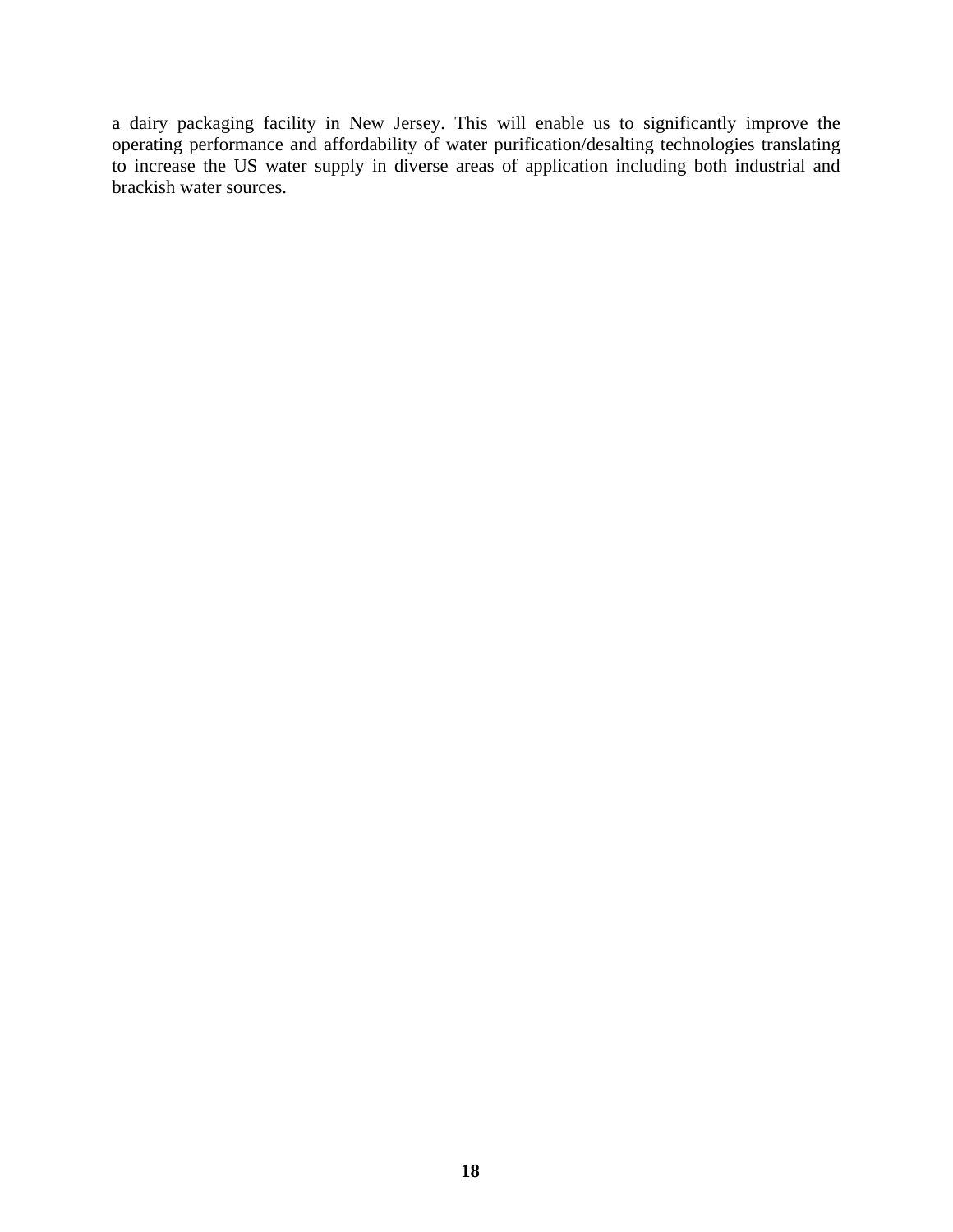# **6. Analysis of Results and Commercial Viability of Project**

### **6.1 Potential for broad-based economic benefits of the Novaflux two-phase flow technology – Overall analysis of the technology**

Fouling is a problem that occurs in every membrane filtration application. The vast economic impact resulting from fouling is easy to understand. It is not some minor effect operating on the margin, but has a significant impact on plant performance, often at the 30% level. In particular, it requires that plants must be designed much bigger than they would be otherwise in order to achieve the required output. Larger plants require more resources in every capital category. In addition, operating costs are much higher than they otherwise would be because of increased size. Typical operating costs include:

i) Energy requirement to provide the volume of air needed for two-phase flow cleaning.

ii) Cleaning chemicals

iii) Replacement parts - membrane replacement costs are higher not only because the original plant was bigger, but because both high energy operation and frequent cleaning with aggressive chemicals shortens membrane life

iv) Labor.

These economic penalties not only increase the life cycle costs of membrane-based separation technologies, but impede the diffusion of the technology into application areas that now rely on more traditional processes such as evaporation, centrifugation or dead-end filtration.

This program concerns the commercialization of a technique for cleaning spiral wound and hollow fiber membrane elements, since these constitute the largest share of installed capacity and of current sales. More specifically, spiral wound membranes represent the bulk of current sales in the critical membrane application of water treatment, an area where biofouling is a major issue. These applications are primarily in reverse osmosis and nanofiltration.

Fouling is also a major issue in ultrafiltration and microfiltration applications. These processes are sometimes used to pretreat process streams prior to injection into reverse osmosis and nanofiltration. When so employed, their major role is to reduce fouling in the downstream membranes. Naturally, this membrane pretreatment is very expensive, comparable to the cost of the process it protects, but the overall economics may be better with pretreatment. Ultrafiltration and microfiltration have large and diverse applications outside the prefiltration field. There are huge applications in the dairy, food, automotive, pharmaceutical, textile, and laundry industry to cite a few. All of these applications are affected by fouling, and frequently by biofouling.

#### *Fouling affects every membrane in use in a filtration system, but how big a problem is it on a national scale?*

One estimate of the overall world filtration market made in 1995 was about \$75 billion in annual sales, and that membranes and related equipment accounted for about \$2 billion in sales [1]. Others, using more recent data, suggest that market sales for membrane filtration systems are about \$5 billion. Sources estimate substantial annual growth rates for membrane filters, ranging from about 8% to as high as 15% [4,15].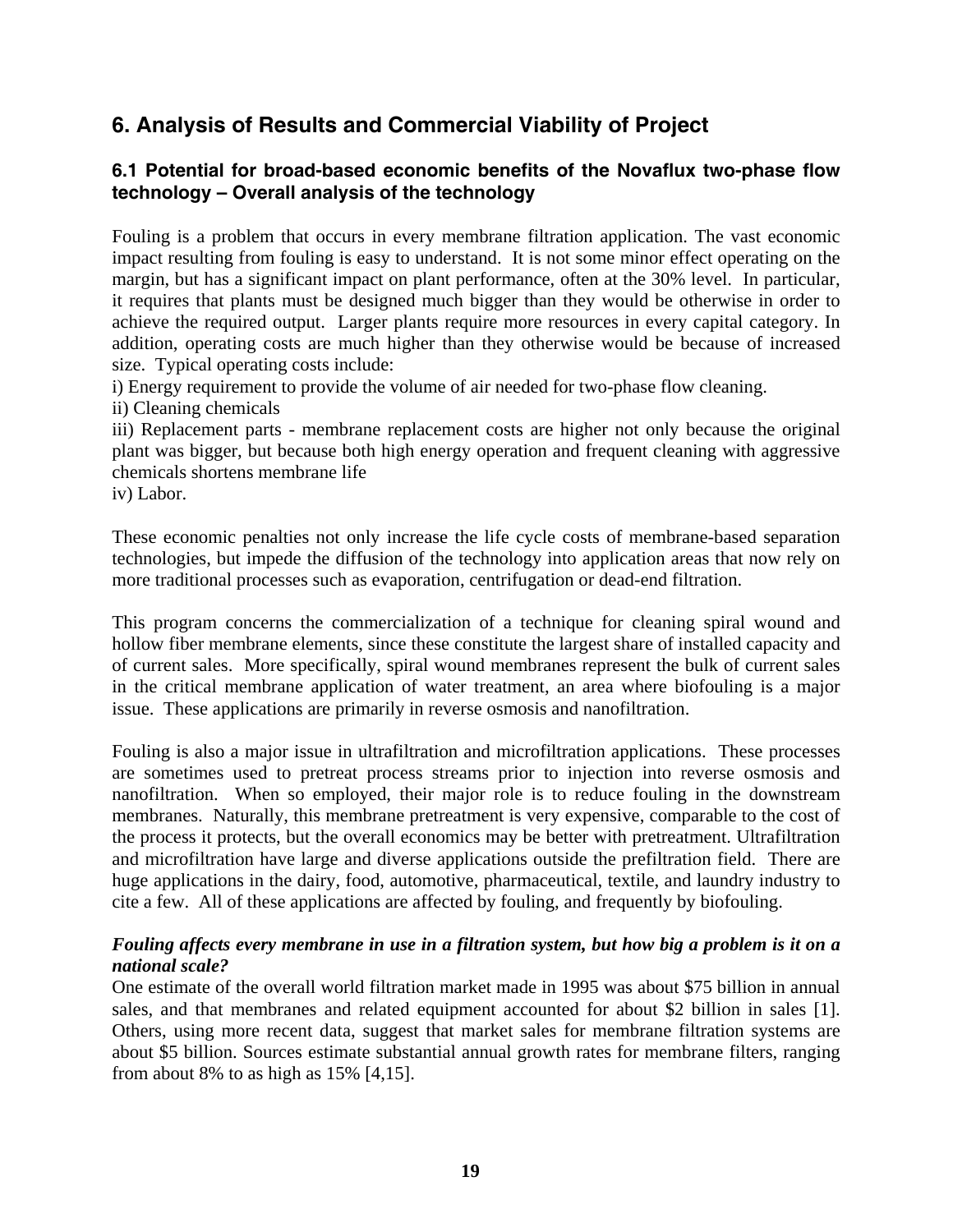The worldwide distribution of membrane filtration systems by application is shown in Table 6 based on data collected in the mid-1990s. Kidney dialysis is the dominant application, so medical devices is the dominant industry group, followed by water and wastewater treatment, which accounted for about 30% of the total [4,15]. North American sales of membrane products was a little less than half of the worldwide demand [6].

|                 | Water and   | Food      | Medical  | Chemical and    | Total* |
|-----------------|-------------|-----------|----------|-----------------|--------|
|                 | Wastewater* | Industry* | Devices* | Pharmaceutical* |        |
|                 |             |           |          |                 |        |
| Microfiltration | 310         | 95        | 20       | 35              | 460    |
| Ultrafiltration | 60          | 44        | 130      | 15              | 249    |
| Reverse         | 120         | 15        |          | 10              | 145    |
| Osmosis         |             |           |          |                 |        |
| Electrodialysis | 60          | 15        |          | 20              | 95     |
| Dialysis        |             |           | 900      |                 | 900    |
| Gas Separation  |             |           |          | 45              | 45     |
| Pervaporation   |             |           |          | 5               | 5      |
| Total:          | 550         | 169       | 1050     | 130             | 1899   |

**Table 6.**—Major applications and markets for membrane processes

\* Sales are in million US\$ per annum

Once a system has been installed, the operator faces operating costs. These include electricity, replacement membranes, membrane cleaning chemicals, and labor. There is a wide variation in the relation between annual operating costs, with estimates or reports ranging from 10% to 50%, with the variation depending on the specifics of the application [3,13,16]. Replacement membrane costs and electricity are almost always identified as the most significant operating costs.

The annual cost of membrane replacement is believed to be typically about 40% of the installation cost [4,5,11], which suggests worldwide membrane sales of about \$800 million in 1995, with about \$400 million of that in North America. This further suggests a market for replacement filters in the mid-1990s of about \$160 million for North America. At an annual growth rate of about 10%, the current sales of membranes would be around \$250 million.

This is a low estimate, compared with some observers, who estimate more than \$1 billion in membrane sales in the US currently [4]. Part of the explanation for these differences is that observers frequently do not distinguish membranes from membrane filtration systems [14].

### *A New Market: Membrane Cleaning Equipment and Services*

The Novaflux process will allow membrane lifetime to be doubled since the cumulative exposure to chemicals, such as chlorine bleach, will be drastically reduced. This estimate is accurate if the chlorine-minute argument used in the dairy industry is used to estimate membrane lifetime. Since membrane cost accounts for 36% of the entire process cost, we estimate that there will be savings to filtration system operators reaching more than \$100 million per year, even into the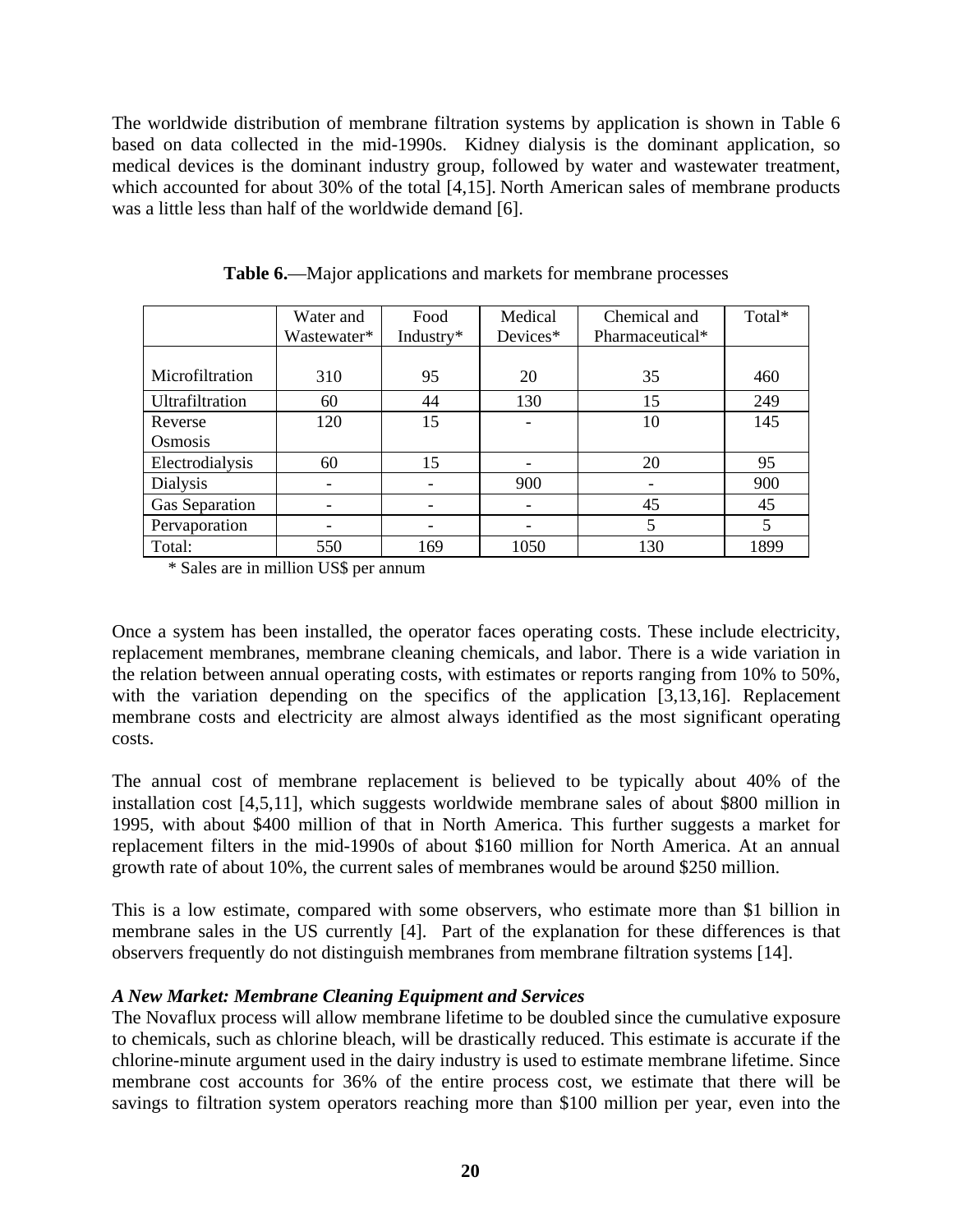low multiple hundreds of millions, when the membrane filtration market has been well penetrated. Those savings are due only to cost reductions that flow from the reduction in membrane replacements.

Possibly even more important is the saving that results from the ability of operators to clean filters rapidly, so that production down-time is minimized. The Novaflux process, with proper optimization, could achieve flux levels of 80 to 90%, compared to the industry norm of 30 to 50%. This scenario is possible for large-scale operations such as potable water production, wastewater treatment and whey processing. To illustrate this point for an application in biotechnology, cost analysis was performed according to models developed by Davis *et al.* [7,17] at the University of Colorado. They estimate, based on these models and on industry knowledge, that the annualized cost of using the current microfiltration membrane process is \$488 per square meter per year. This cost is comprised of the following components: 41% capital, 36% membranes, 8% labor, 5% cleaning chemicals, 6% power and 4% maintenance. According to this analysis, if the Novaflux process is successfully applied to this application, the annualized process cost will be reduced to 17% of the baseline value. Table 7 summarizes this cost analysis. It is clear that the potential for the process is excellent, especially with respect to reduction of capital and membrane cost.

Reduction in production time due to shutdown periods for membrane cleaning operations can be tangible indeed. In corn wet milling membrane operations, 4 hours per day is spent on membrane cleaning which translates to 16.6% loss in productivity [12]. If the Novaflux process can decrease this cleaning time by only 1 hour, production can increase by over 12%, and in such large-scale operations this is a considerable improvement.

In addition to the benefits cited above, the Novaflux process offers two major environmental and economic benefits: significant reduction in the volume of cleaning chemical waste streams and the tonnage of fouled membranes. Disposal cost services charge about \$10/gallon and the fouled membranes have to be incinerated at a significant cost. According to the cost analysis performed by Davis *et al.* [7,17], the Novaflux process should reduce the generated waste stream in membrane cleaning by 95%, thus translating to major economic benefits.

The process can also reduce or possibly eliminate the quantity of chlorine bleach, as is used in dairy and water treatment membrane cleaning, that can enter the environment resulting in the production of carcinogenic halogenated organics. The value of this advantage cannot be simply estimated without getting into environmental risk assessment and impact of this on the general economy.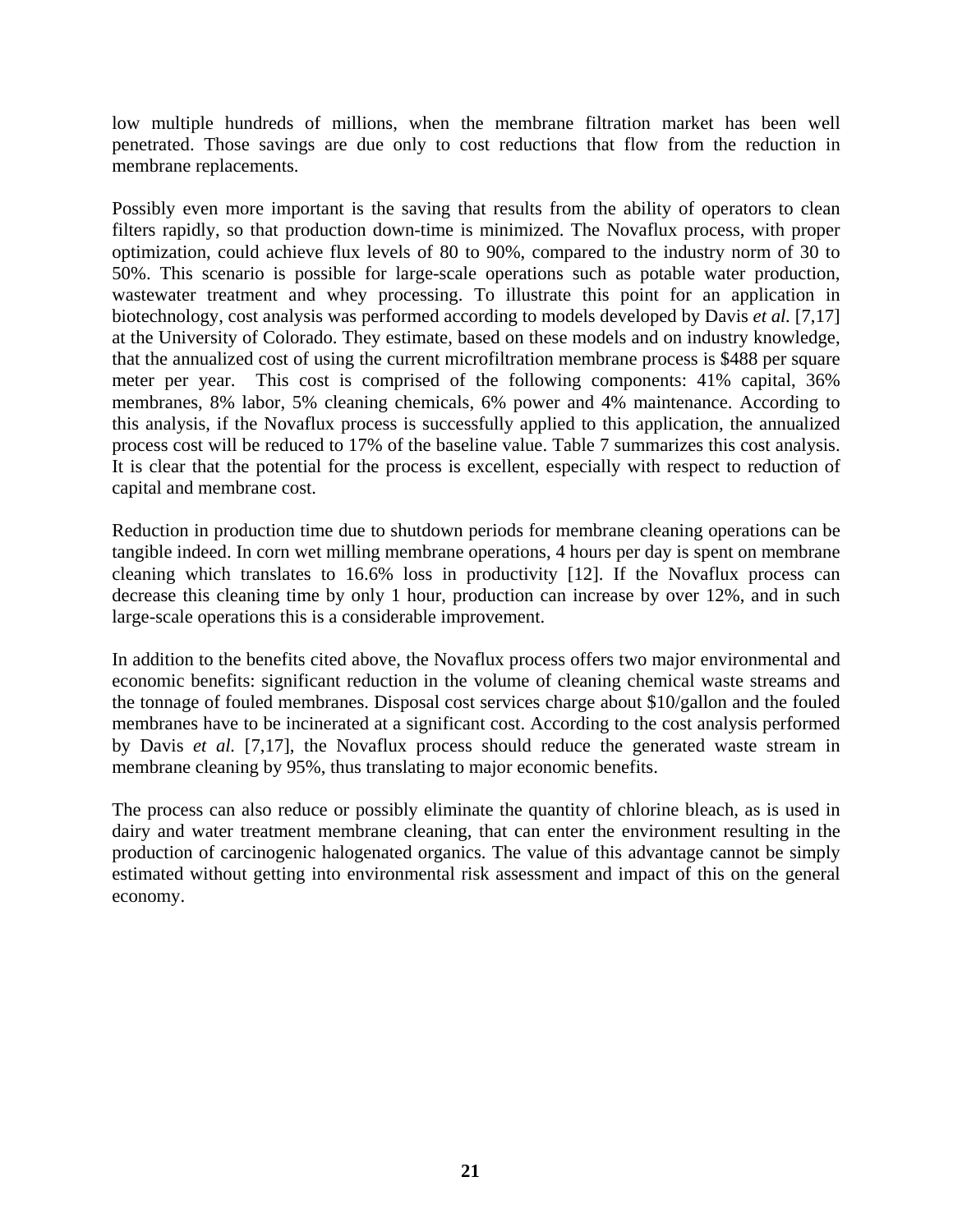| Item        | Basis $(\frac{\pi}{2})$ -yr) | Conventional<br>$C$ leaning* | <b>Novaflux</b><br>$C$ leaning** |
|-------------|------------------------------|------------------------------|----------------------------------|
| Capital     | 200                          | \$35,000                     | \$6,000                          |
| Membranes   | 175                          | \$30,600                     | 5,200<br>\$                      |
| Chemicals   | 25                           | \$4,400                      | 800<br>S                         |
| Power       | 28                           | \$4,900                      | 800                              |
| Labor       | 40                           | \$7,000                      | 1,200                            |
| Maintenance | 20                           | \$3,500                      | 600                              |
| Total       | 488                          | \$85,400                     | \$14,600                         |

**Table 7.—**Annualized costs of membrane microfiltration of a bacterial suspension with different cleaning strategies

\* The conventional cleaning system used for the basis of the referenced cost analysis was a pumped liquid flushing system for cleaning-in-place using standard membrane cleaning chemicals; \*\* The Novaflux cleaning system was based on using air flow to replace 90- 95% of water, 80% of chemicals, a 1 hour (25%) reduction of downtime and 6 fold increase in membrane life.

In summary, these examples illustrate that there are many opportunities, each of which is in the \$100 million range, to save monies now expended to operate various types of process plants and benefit the environment. These benefits are only the first level of savings given the potential for price reductions in foods, chemical products, and items such as industrial feed stocks.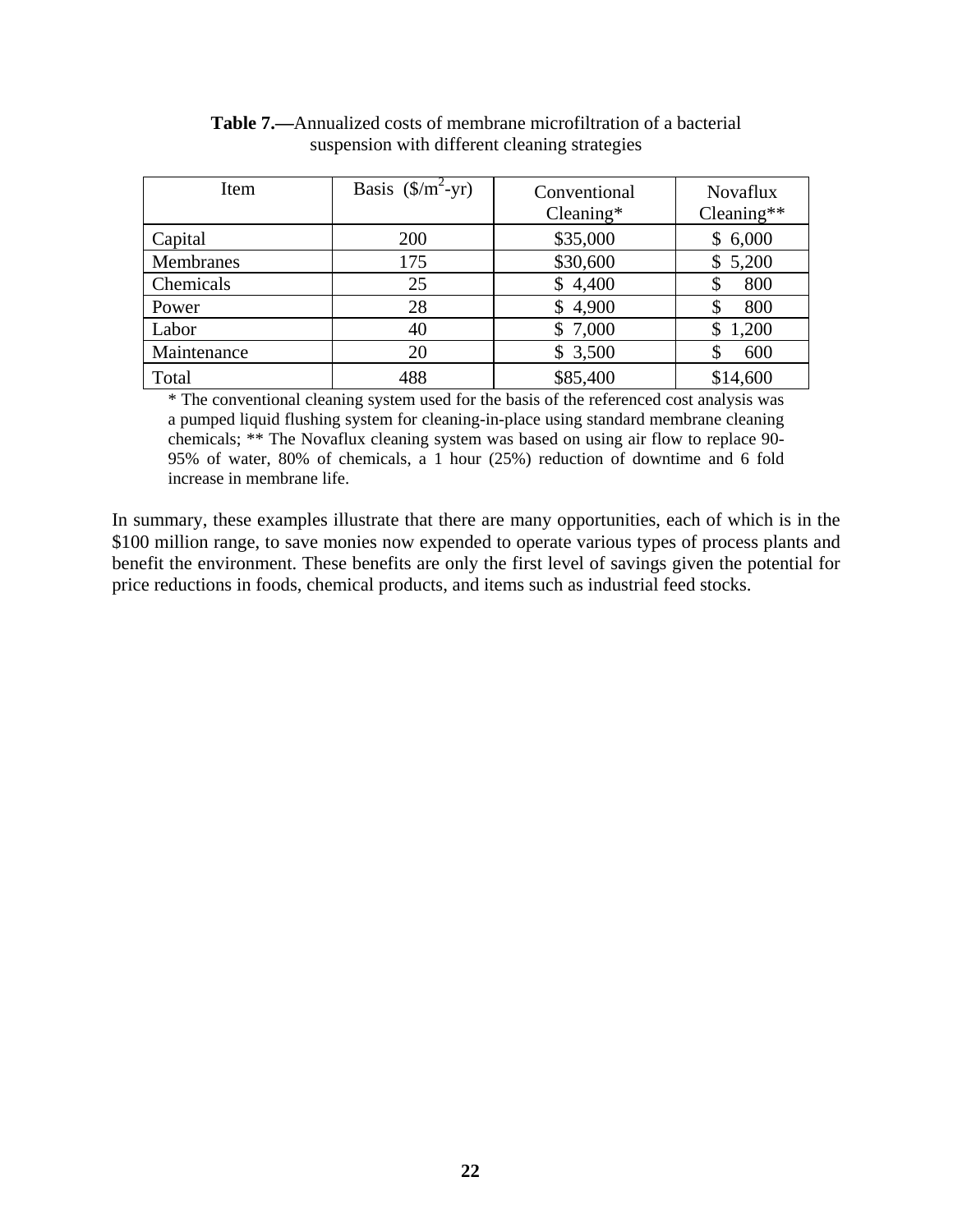### **References**

- 1. Anna Crull, Chemical Technology Consultants, Houston, TX.
- 2. Azzopardi, B. J., "Drops in Annular Two-phase Flow," Int. J. Multiphase Flow, 23(1):1-53, 1997.
- 3. Environmental Protection Agency, *Fact Sheet: Ultrafiltration*, <http://es.epa.gov/techinfo/facts/ri/ri-filtr.html>.
- 4. G. Srikanth, *Membrane Separation Processes Technology and Business Opportunities*, <http://www.tifac.org.in/news/memb.htm>.
- 5. Institute of Advanced Manufacturing Sciences, *Reverse Osmosis*, <http://viking.iams.org/\_P2IRIS/metalfinish/1101-w.htm>.
- 6. Irudayaraj, J.M.K., The Pennsylvania State University, <http://www.age.psu.edu/dept/fac/IRUDAY~1/filtration/filtrationl.html>.
- 7. Kuberkar, V. T., P. Czekaj and R. H. Davis, "Flux Enhancement for Membrane Filtration of Bacterial Suspensions Using High-frequency Backpulsing," Biotech. Bioeng. 60: 77-87, 1998.
- 8. Labib, M. E., and C-Y Lai, "Cleaning Method for Removing Biofilm and Debris from Lines and Tubing," US Patent 6,027,572, February 22, 2000.
- 9. Labib, M. E., and C-Y Lai, "Cleaning Composition and Apparatus for Removing Biofilm and Debris from Lines and Tubing and Method Therefor," US Patent 6,326,240 B1, December 4, 2001.
- 10. Labib, M. E., C-Y Lai, P. Materna, and G. L. Mahon, "Method of Cleaning Passageways Using a Mixed Phase Flow of Gas and a Liquid," US Patent 6,454,871 B1, September 24, 2002.
- 11. Mobile Process, Inc., <http://www.mobileprocess.com/technology/mem1.htm>.
- 12. Muralidhara, H.S., Cargill Inc., *Presentation at the Workshop on Membrane/Separations Technology*, ATP National Meeting, Nov., San Jose, CA, 1999.
- 13. Paulson, D., and K. Jondahl, *Application of Membrane Technology for the Recovery and Reuse of Water*, Osmonics, Inc. <http://www.osmonics.com/products/Page771.htm>.
- 14. SRI International, *Abstract of SCUP Report Separation Membranes*, <http://scup.sric.sri.com/Public/Reports/MEMBR000/Abstract.html>.
- 15. The Freedonia Group, *Membrane Separation Technologies*, Study # 1027.